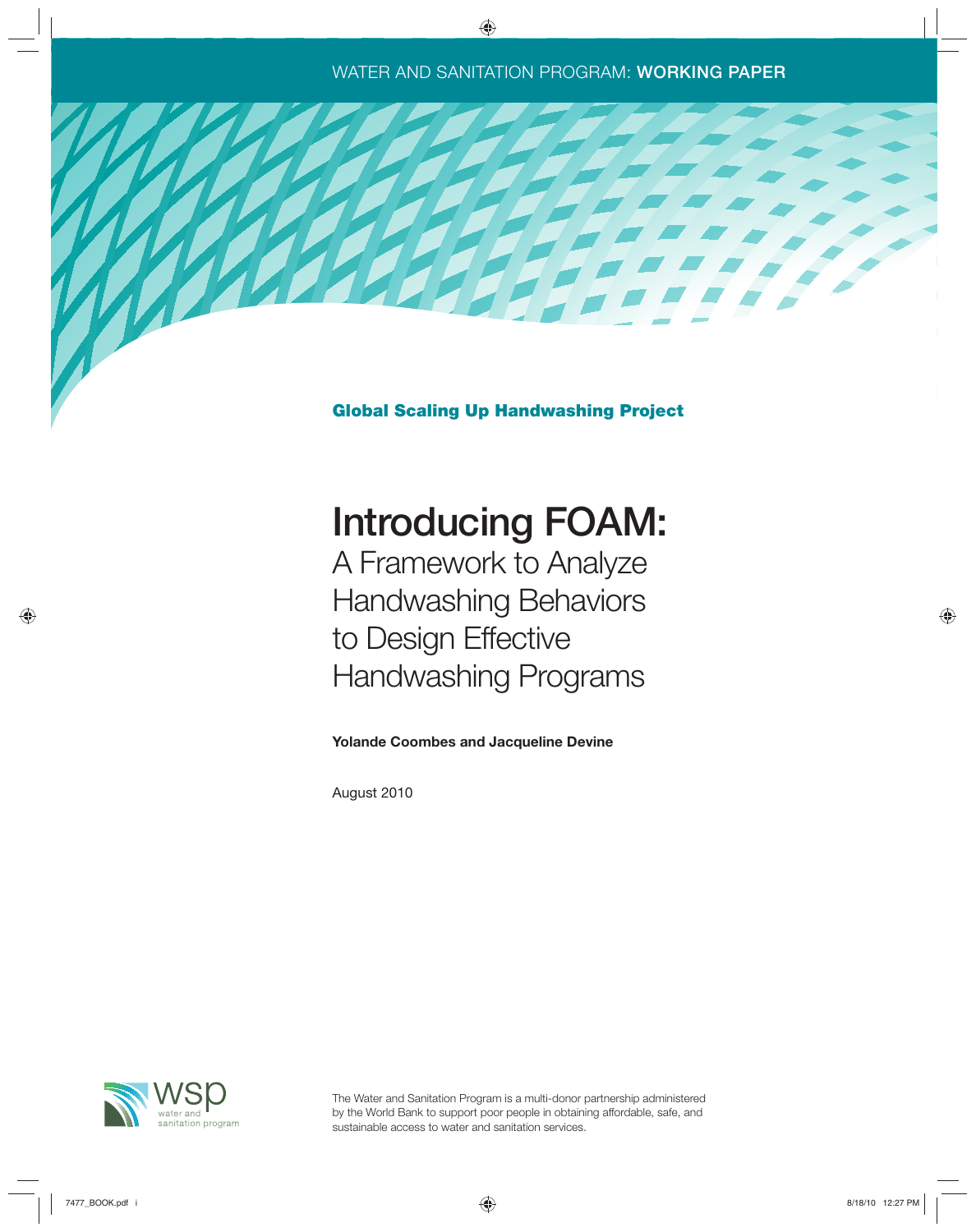#### **Yolande Coombes**

Senior Hygiene & Sanitation Specialist Water and Sanitation Program

#### **Jacqueline Devine**

Senior Social Marketing Specialist Water and Sanitation Program

This report was reviewed by Jason Cardosi, Hnin Hnin Pyne, and Eduardo A. Perez of the Water and Sanitation Program, and Maria Elena Figueroa of Johns Hopkins University, School of Public Health.

Global Scaling Up Handwashing is a WSP project focused on learning how to apply innovative promotional approaches to behavior change to generate widespread and sustained improvements in handwashing with soap at scale among women of reproductive age (ages 15–49) and primary schoolaged children (ages 5–9). The project is being implemented by local and national governments with technical support [from WSP. For more information, please visit www.wsp.org/](www.wsp.org/scalinguphandwashing) scalinguphandwashing.

This Working Paper is one in a series of knowledge products designed to showcase project findings, assessments, and lessons learned in the Global Scaling Up Handwashing Project. This paper is conceived as a work in progress to encourage the exchange of ideas about development issues. For more information please email Yolande Coombes and Jacqueline Devine at wsp@worldbank.org or visit www.wsp.org.

WSP is a multi-donor partnership created in 1978 and administered by the World Bank to support poor people in obtaining affordable, safe, and sustainable access to water and sanitation services. WSP's donors include Australia, Austria, Canada, Denmark, Finland, France, the Bill & Melinda Gates Foundation, Ireland, Luxembourg, Netherlands, Norway, Sweden, Switzerland, United Kingdom, United States, and the World Bank.

WSP reports are published to communicate the results of WSP's work to the development community. Some sources cited may be informal documents that are not readily available.

The findings, interpretations, and conclusions expressed herein are entirely those of the author and should not be attributed to the World Bank or its affiliated organizations, or to members of the Board of Executive Directors of the World Bank or the governments they represent. The World Bank does not guarantee the accuracy of the data included in this work. The boundaries, colors, denominations, and other information shown on any map in this work do not imply any judgment on the part of the World Bank Group concerning the legal status of any territory or the endorsement or acceptance of such boundaries.

The material in this publication is copyrighted. Requests for permission to reproduce portions of it should be sent to wsp@worldbank.org. WSP encourages the dissemination of its work and will normally grant permission promptly. For more information, please visit www.wsp.org.

© 2010 Water and Sanitation Program

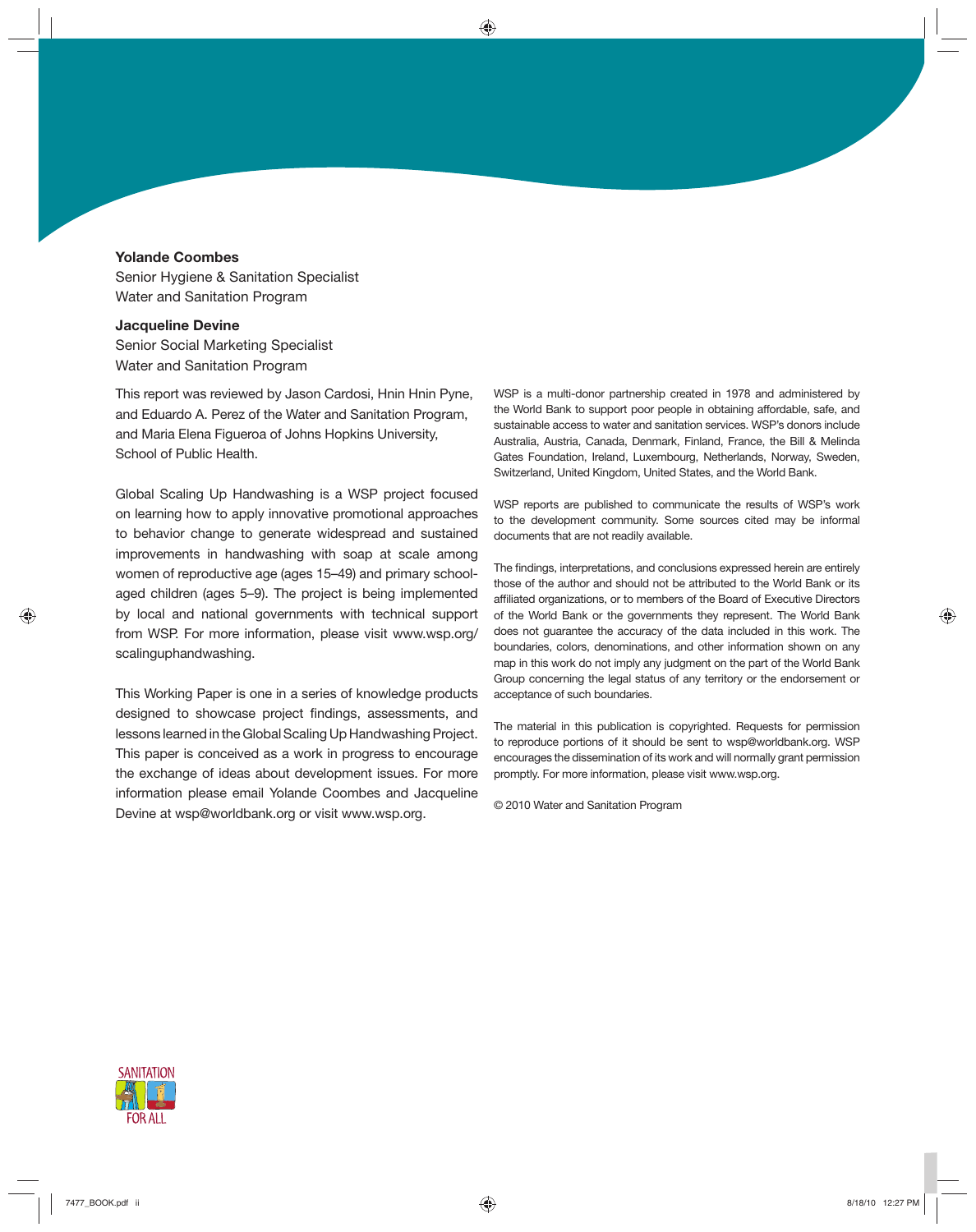## **Contents**

| 1.   |                                          |  |
|------|------------------------------------------|--|
|      |                                          |  |
|      |                                          |  |
|      | The Burden of Diarrheal Disease and      |  |
|      |                                          |  |
|      | Why the Rates for Handwashing with       |  |
|      |                                          |  |
|      |                                          |  |
|      | Developing a Behavior Change Framework 3 |  |
|      |                                          |  |
| Ш.   |                                          |  |
|      | Focus: Who Is the Target Audience        |  |
|      |                                          |  |
|      | Opportunity: Does an Individual Have     |  |
|      |                                          |  |
|      | Ability: Is the Individual Capable of    |  |
|      |                                          |  |
|      | Motivation: Does the Individual Want     |  |
|      |                                          |  |
|      |                                          |  |
|      |                                          |  |
|      |                                          |  |
|      |                                          |  |
| III. |                                          |  |
|      |                                          |  |
|      |                                          |  |
|      |                                          |  |
| IV.  |                                          |  |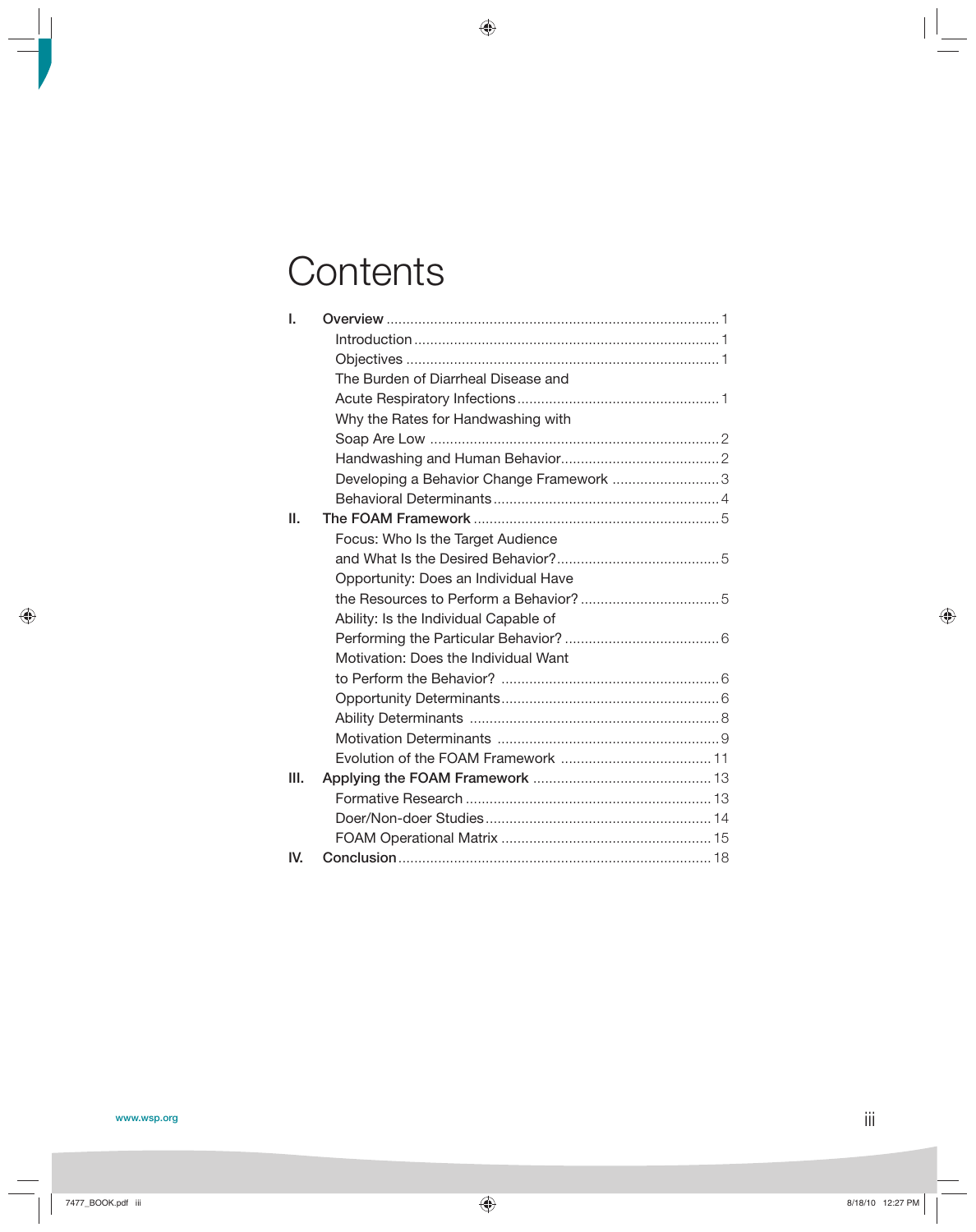| Appendix      |                                                      |  |
|---------------|------------------------------------------------------|--|
|               |                                                      |  |
|               |                                                      |  |
| <b>Tables</b> |                                                      |  |
|               | 1: Rates of Handwashing by Mother or                 |  |
|               |                                                      |  |
|               | 2: FOAM Links with Existing Hygiene                  |  |
|               | and Behavior Change Approaches and Programs 11       |  |
|               | 3: Illustrative Example of a Doer/Non-doer Study  14 |  |
|               |                                                      |  |
|               |                                                      |  |
| <b>Boxes</b>  |                                                      |  |
|               |                                                      |  |
|               |                                                      |  |
|               |                                                      |  |
|               |                                                      |  |
|               |                                                      |  |
|               | 6: Adapting the FOAM Framework in Vietnam 12         |  |
|               | 7: Main Research Questions Addressed through         |  |
|               |                                                      |  |
|               |                                                      |  |
|               |                                                      |  |
|               |                                                      |  |
|               |                                                      |  |
|               |                                                      |  |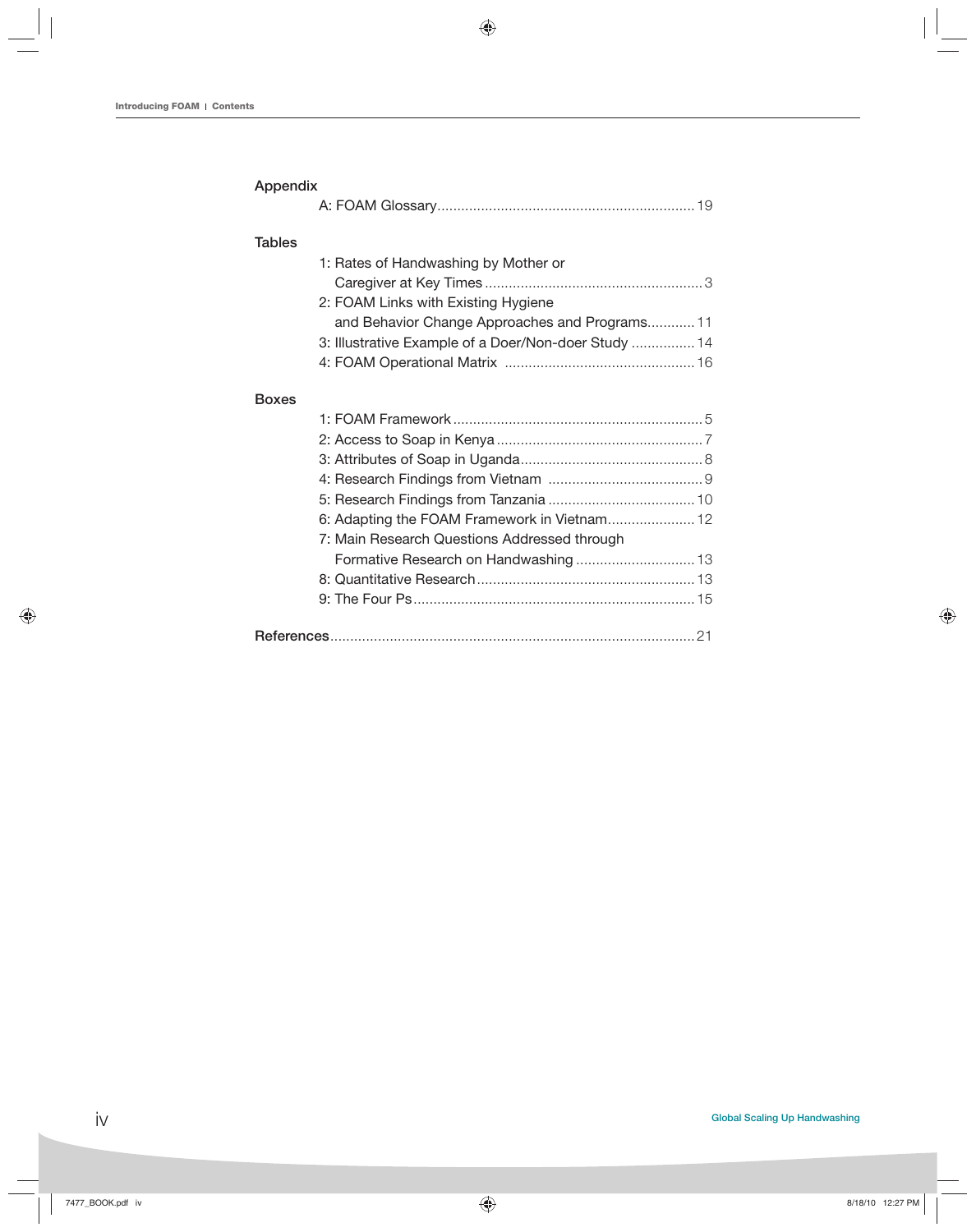# **Overview**

#### **Introduction**

FOAM (Focus on Opportunity, Ability, and Motivation) is a framework designed to help in the development, monitoring, and evaluation of handwashing behavior change programs. FOAM was developed for use in resource-poor settings, but it can also be adapted for other socioeconomic environments.

This working paper is intended for use by program managers implementing handwashing behavior change initiatives, as well as multilateral and bilateral agencies, academic institutions, and government and nongovernmental organizations (NGOs) working in water and sanitation.

#### **Objectives**

The objectives of the paper are to:

- Increase awareness among program managers on the value of using the FOAM framework in handwashing behavior change programs.
- Understand how FOAM can be applied at all stages of program design and implementation.
- Discuss other behavior change frameworks and approaches that have been incorporated into FOAM.

In addition to this working paper, more detailed guidance and case studies from the field are planned to illustrate how FOAM can be applied.

#### **The Burden of Diarrheal Disease and Acute Respiratory Infections**

Acute respiratory infections (ARIs) are the leading cause of death in children under age five in developing countries, closely followed by diarrhea. Diarrheal disease and acute respiratory infections account for one-third of the global burden of disease, with children accounting for most of the mortality from these causes.1 It is estimated that more than four billion cases of diarrhea occur annually and that more than half of these are experienced by children under age five.<sup>2</sup> In developing countries, diarrhea accounts for the deaths of about 1.5 million children under age five every year, or 16 percent of all deaths for this cohort of the population, while ARIs account for 17 percent of all deaths in the same cohort. On a global basis, approximately two million children under five die from ARI each year, accounting for nearly one in five child deaths worldwide.<sup>3</sup>

More than 150 million episodes of pneumonia are estimated to occur every year among children under five in developing countries, accounting for more than 95 percent of all new cases worldwide. Between 11 and 20 million children with pneumonia will require hospitalization. South Asia and Sub-Saharan Africa have

FOAM is a framework designed to help in the development, monitoring, and evaluation of handwashing behavior change programs.

<sup>&</sup>lt;sup>1</sup> UNICEF 2009.

<sup>2</sup> UNICEF 2009.

<sup>3</sup> UNICEF 2010.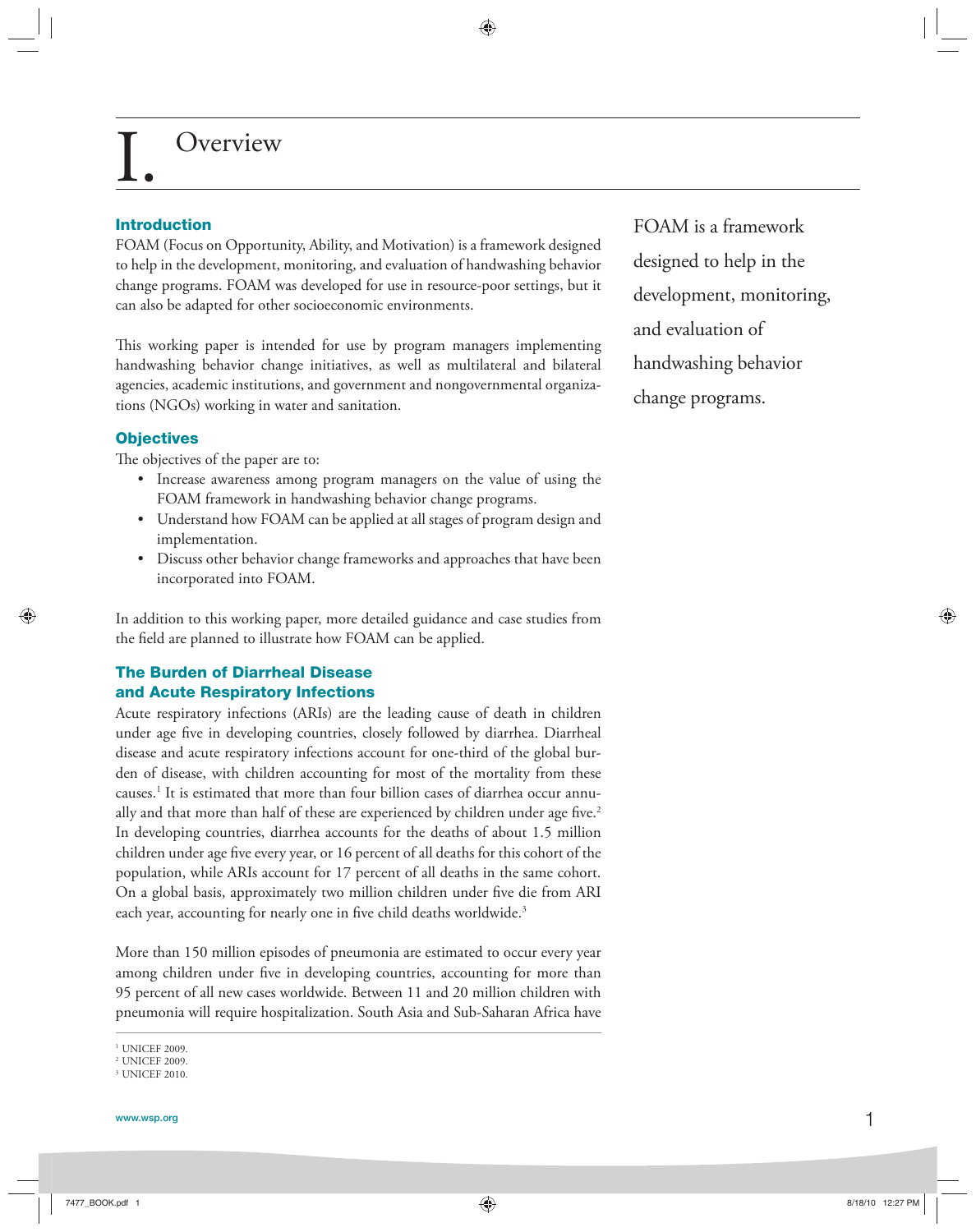The simple act of washing hands with soap can cut the risk of diarrhea by almost half and respiratory tract infection by a third. This makes handwashing a better option for disease prevention than any single vaccine.<sup>5</sup>

the highest incidence of pneumonia cases among children under five. These two regions combined bear the burden of more than half the total number of pneumonia episodes worldwide.4

Both diarrheal disease and acute respiratory infections are considered preventable via effective interventions such as access to and use of adequate sanitation, improved access to clean water, and frequent handwashing with soap.

#### **Why the Rates for Handwashing with Soap Are Low**

Handwashing may seem to be a relatively simple task, but it is one that many people fail to carry out, particularly handwashing with soap. Some people wash their hands with soap after defecating, but some do not. Likewise, some people wash their hands before preparing food, but others do not.

Table 1 shows handwashing rates among mothers and caretakers in various countries at key times: after using the toilet, after cleaning a child's stools, and before feeding a child. For example, rates for handwashing with soap after using the toilet range from 3 percent to 42 percent, indicating that handwashing with soap is far from a universal practice.

Handwashing and other hygiene-related behaviors require time and resources, which must be diverted from other daily activities such as preparation of meals, farming, tending to livestock, and taking care of family members. Socioeconomic, cultural, gender, and environmental factors exert considerable influence over whether and to what degree individuals perform hygiene-related behaviors.

A recent study undertaken in Kenya found that 71 percent of respondents understood the importance of washing their hands after defecation but only 31 percent did so.<sup>6</sup> This finding is illustrative of the knowledge-behavior gap<sup>7</sup> encountered by antismoking and condom-use initiatives, among others, and reflects the complexity of human behavior.

#### **Handwashing and Human Behavior**

There are many variables that influence an individual's choices. Theoretical models and frameworks allow researchers to hypothesize about the factors or determinants of a particular behavior. Health-related behavior change models have been developed primarily in the fields of psychology and the social sciences. The FOAM framework draws on a range of models, including the Health Belief Model,<sup>8</sup> the Theory of Reasoned Action/Planned Behavior,<sup>9</sup> Health Locus of

 <sup>4</sup> UNICEF 2009.

 <sup>5</sup> Water and Sanitation Program 2007.

 <sup>6</sup> Steadman Group (Kenya) 2007.

 $^7$  The "knowledge-behavior gap" refers to the finding from many studies and programs that people may know what

to do to improve their health or other living conditions but for various reasons may not act on that knowledge.

 <sup>8</sup> Rosenstock 1974.

 <sup>9</sup> Ajzen and Fishbein 1980.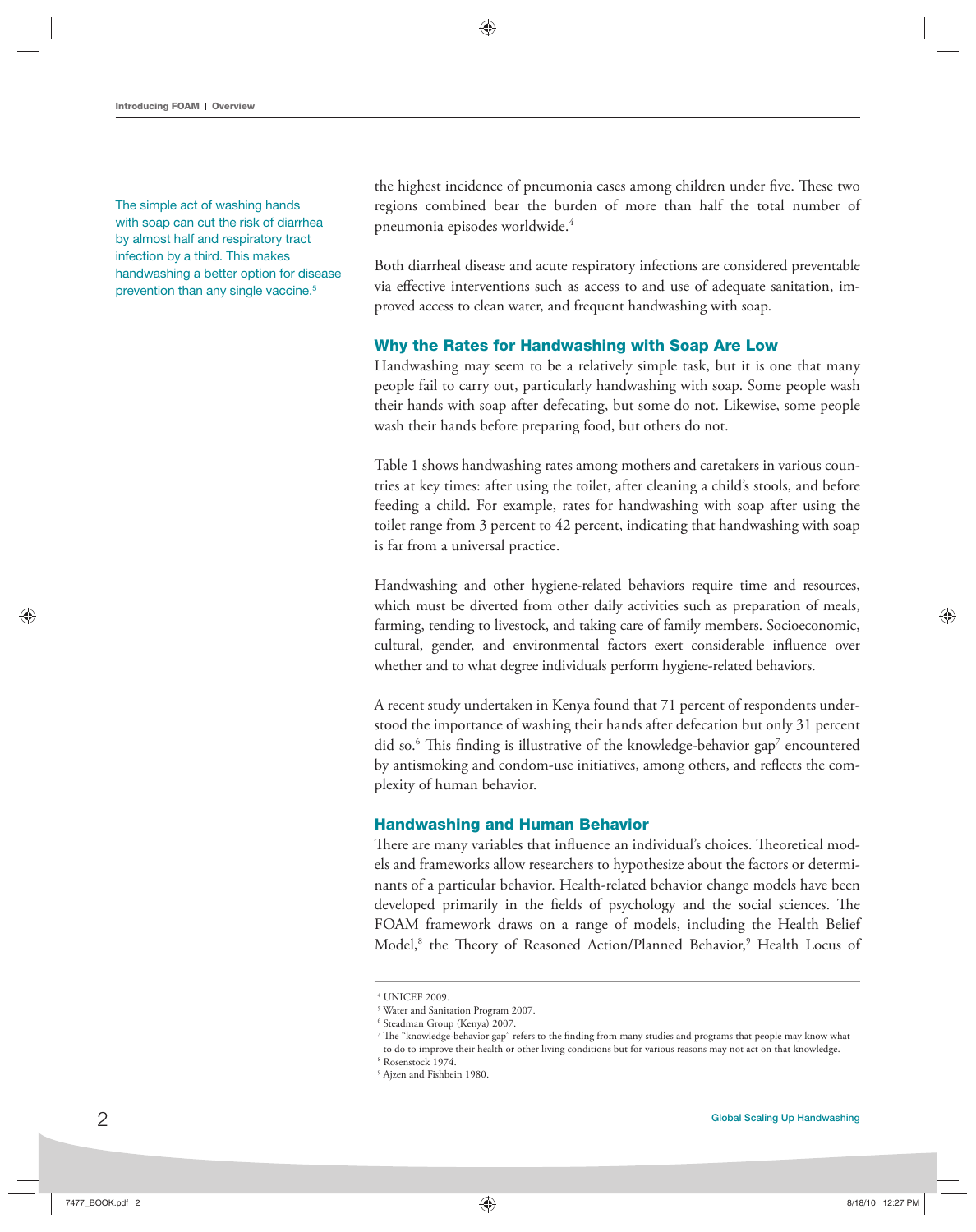| Country               | Base of<br>Respondents | Washes<br>Hands with<br>Soap after<br>Using the<br>Toilet (%) | Washes<br>Hands with<br>Soap after<br><b>Cleaning Child</b><br>(%) | Washes<br>Hands with<br>Soap after<br>Cleaning<br><b>Child's Stools</b><br>(%) | Washes<br>Hands with<br>Soap before<br><b>Feeding Child</b><br>(%) | Washes<br>Hands with<br>Soap before<br>Handling<br>Food $(\% )$ | Washes<br>Hands only<br>with Water<br>after Using<br>the Toilet (%) |
|-----------------------|------------------------|---------------------------------------------------------------|--------------------------------------------------------------------|--------------------------------------------------------------------------------|--------------------------------------------------------------------|-----------------------------------------------------------------|---------------------------------------------------------------------|
| China<br>(Sichuan)    | 78                     | 13                                                            |                                                                    | 16                                                                             | 6                                                                  |                                                                 | 87                                                                  |
| China<br>(Shaanxi)    | 64                     | 12                                                            |                                                                    |                                                                                | 16                                                                 |                                                                 | 14                                                                  |
| Ghana                 | 500                    | 3                                                             | 2                                                                  |                                                                                | 1                                                                  |                                                                 | 39                                                                  |
| India (Kerala)        | 350                    | 42                                                            | —                                                                  | 25                                                                             |                                                                    |                                                                 |                                                                     |
| Kyrgyzstan            | 65                     | 18                                                            | 0                                                                  |                                                                                |                                                                    |                                                                 | 49                                                                  |
| Madagascar            | 40                     | 4                                                             | —                                                                  |                                                                                | 12                                                                 |                                                                 | 10                                                                  |
| Peru                  | 500                    | 14                                                            |                                                                    |                                                                                | 6                                                                  |                                                                 |                                                                     |
| Senegal               | 450                    | 23                                                            | 18                                                                 |                                                                                |                                                                    | 18                                                              |                                                                     |
| Tanzania              | 30                     | 13                                                            | 13                                                                 | 13                                                                             | 4                                                                  |                                                                 | 33                                                                  |
| Uganda                | 500                    | 14                                                            | 19                                                                 | 11                                                                             | 6                                                                  | 8                                                               | 44                                                                  |
| Vietnam               | 720                    |                                                               | 14                                                                 | 23                                                                             | 5                                                                  |                                                                 | 51                                                                  |
| Average<br>(weighted) |                        | 17%                                                           | 13%                                                                | 19%                                                                            | 5%                                                                 | 13%                                                             | 45%                                                                 |

#### **TABLE 1: RATES OF HANDWASHING BY MOTHER OR CAREGIVER AT KEY TIMES**

Notes: The figures given for Tanzania are the same because observation was based on whether the caregiver washed their hands after wiping a child's bottom or cleaning a child's feces. For Peru, figures for handwashing with all types of soap product have been aggregated. *Source:* Curtis, Danquah, and Aunger 2007.

Control,<sup>10</sup> Stages of Change Model,<sup>11</sup> and Social Learning Theory.<sup>12</sup>

#### **Developing a Behavior Change Framework**

In November 2006, the Water and Sanitation Program began implementing the Global Scaling Up Handwashing Project to test whether innovative promotional approaches can generate widespread and sustainable increases in rates of handwashing with soap at critical times among the poor and vulnerable in Peru, Senegal, Tanzania, and Vietnam.

It soon became apparent that the project teams needed a common conceptual framework to guide and monitor handwashing behavior change across the participating countries.

In response to this need, participants from the Global Scaling Up Handwashing Project met in Hanoi, Vietnam, in March 2007 to develop the FOAM framework (Box 1) to inform the design and implementation of the project and strengthen formative research, monitoring and evaluation, and develop a shared technical vocabulary among project team members. The framework, based on the PERForM framework of population Services International,<sup>13</sup> was developed through a systematic process that relied on group conceptual exercises building on theory and findings from research.

The key categories of determinants are based on behavior change, or social cognition, models.14 Social cognition models have long been used to guide and predict behavior change. However, health-related models have tended to

<sup>10</sup> Conner and Norman 1996.

<sup>&</sup>lt;sup>11</sup> Prochaska and DiClemente 1984.

<sup>12</sup> Bandura 1986.

<sup>13</sup> Chapman 2010.

<sup>&</sup>lt;sup>14</sup> Conner and Norman 1996.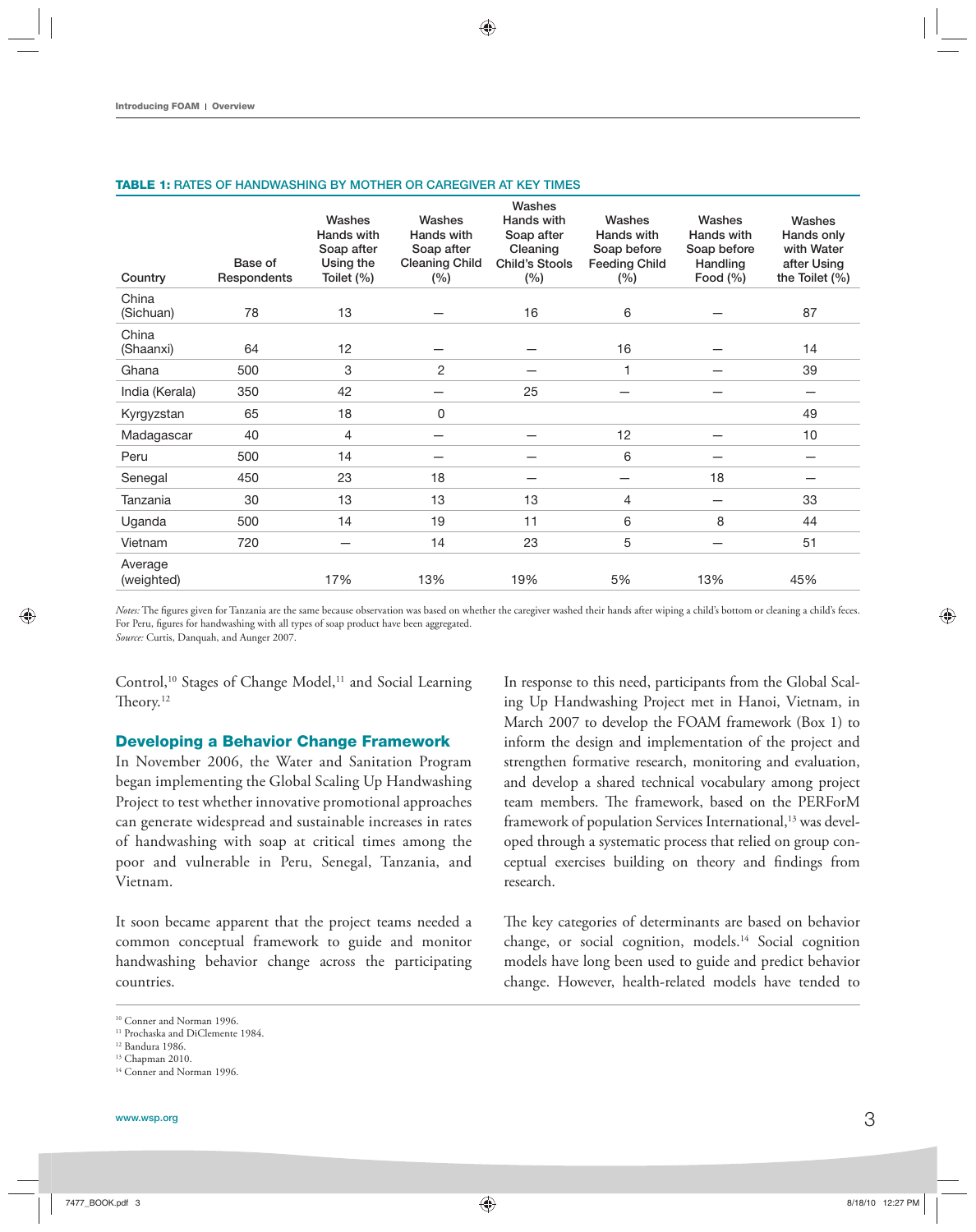focus on changing behavior related to such risk factors as alcohol use, smoking, lack of exercise, poor diet, and sexually transmitted infections. In developing the FOAM framework, workshop participants reviewed the most commonly used social cognition models.

Participants found that no single model or framework captured all the determinants pertinent to handwashing behavior. Therefore, they decided to identify the behavioral determinants by consensus and assign each one to the following categories: Opportunity, Ability, and Motivation. This system of classification is often used in consumer behavior<sup>15</sup> and social marketing<sup>16</sup> contexts.

#### **Behavioral Determinants**

Behavioral determinants can be internal (factors which take place within a person's mind, e.g., an individual's knowledge or a belief) or external (factors which are beyond the control of an individual, factors that happen to them, e.g., availability of a product or social pressure from peers).

Some examples of behavioral determinants are as follows:

- Ready access to toothpaste is an external determinant of brushing one's teeth.
- Knowledge of the risks posed by measles to a baby is an internal determinant of one's choice to vaccinate a child.
- Fear of contracting HIV/AIDS is an internal determinant of condom use.

Behavioral determinants are internal or external factors that influence whether a person engages or not in a given behavior.

16 Chapman 2010.

<sup>15</sup> MacInns, Moorman, and Jaworski 1991.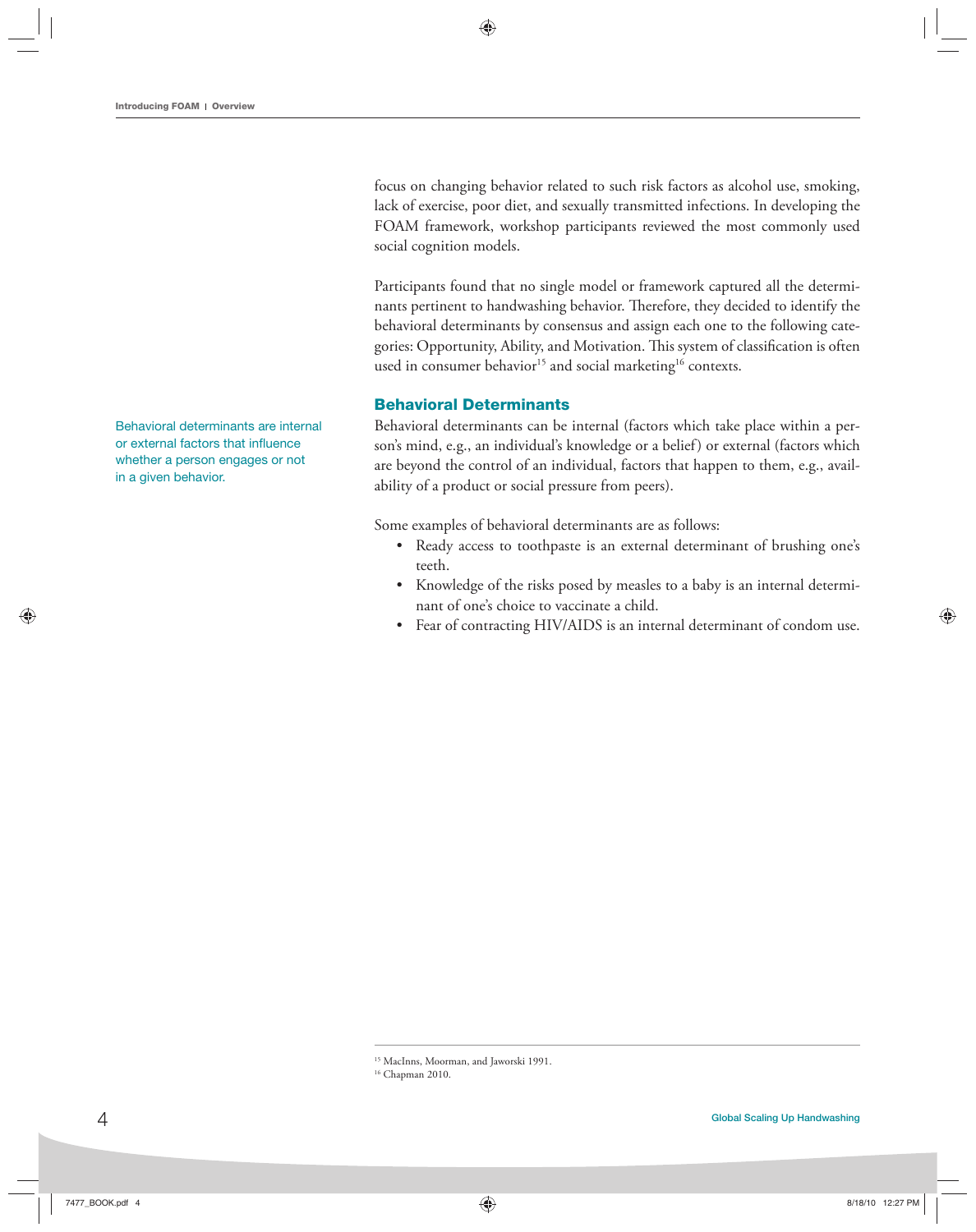## The FOAM Framework **KEY POINT** II.

- **In the acronym FOAM, the letters stand for:**
	- **Focus**
	- **Opportunity**
	- **Ability**
	- **Motivation**

### **Focus: Who Is the Target Audience and What Is the Desired Behavior?**

Clearly defining the target audience and the desired behavior are the critical elements of any intervention. Examples of audiences for handwashing behavior change include school children, primary caregivers of children under age five, and street vendors involved in food preparation. Handwashing with soap is the desired behavior, but implementers must also decide whether interventions will be aimed at promoting frequent and regular handwashing, or handwashing only at key moments, such as after defecation or before handling food. An intervention may also describe how handwashing should be performed (for example, the duration of handwashing, performance with or without running water, drying, and so forth).

### **Opportunity: Does an Individual Have the Resources to Perform a Behavior?**

Derived from Diffusion of Innovation theory, health promotion, and qualityof-care research,<sup>17</sup> opportunity determinants influence the chance of the behavior being performed. They include but are not limited to social norms, product attributes, and access to or availability of products or services.<sup>18</sup> Opportunity determinants are often the most external factors affecting a person's behavior, over which they may have less control.

Handwashing with soap is the desired behavior, but implementers must also decide whether interventions will be aimed at promoting frequent and regular handwashing or handwashing only at key moments.

Opportunity determinants influence the chance of the behavior being performed.



17 Ibid. 18 Ibid.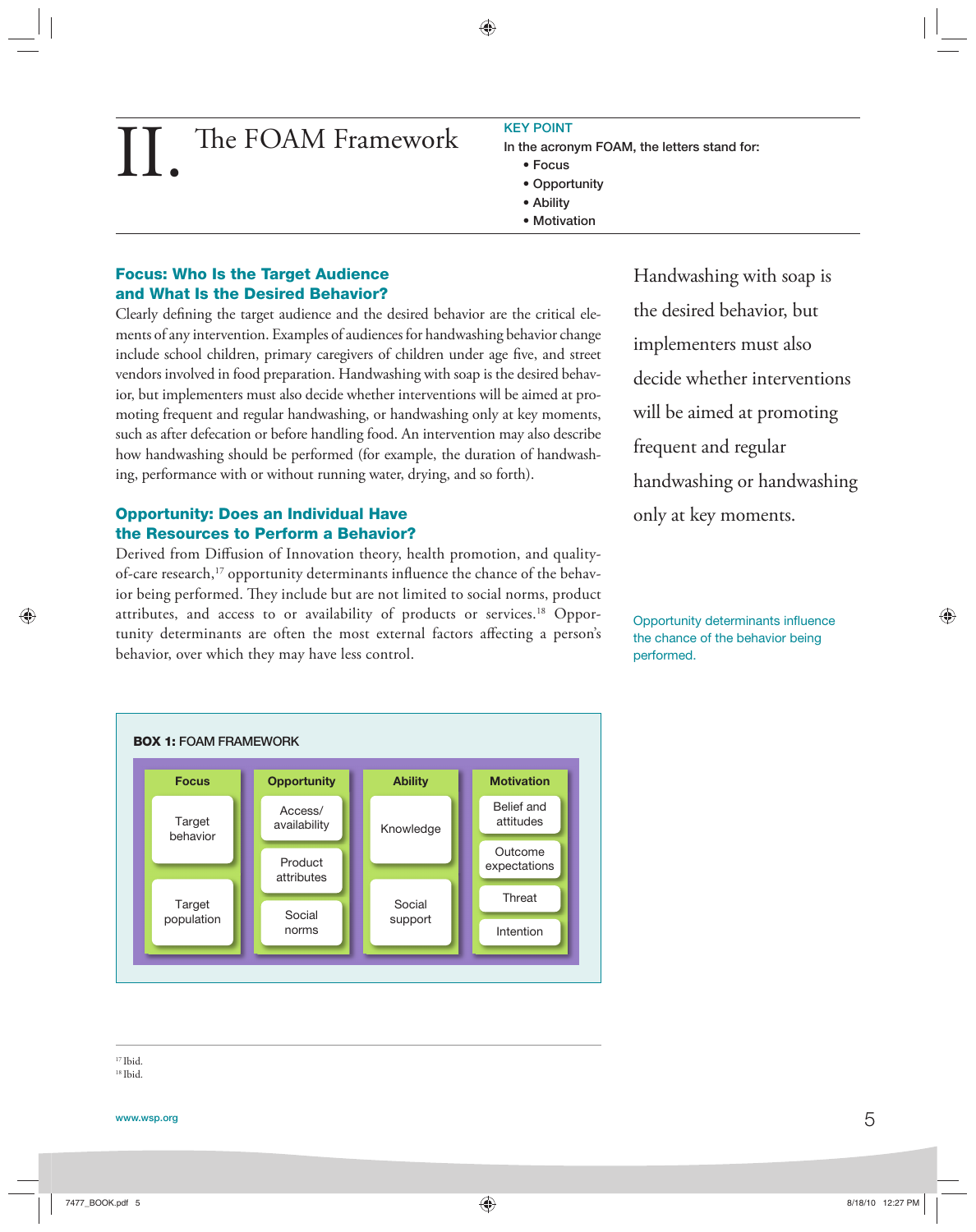Ability determinants reflect an individual's perceived or actual capacity to perform a given behavior (contingent on opportunity and motivation).

Motivation determines whether, given opportunity and ability, performing the behavior is in an individual's selfinterest.

Soap and water must be readily accessible in the right places and at the right times to enable household members to wash their hands.

#### **Ability: Is the Individual Capable of Performing the Particular Behavior?**

Ability determinants reflect an individual's perceived or actual capacity to perform a given behavior (contingent on opportunity and motivation). Some ability determinants are knowledge, self-efficacy (an individual's belief in his capacity to carry out a specific behavior), and social support. The concept of ability was developed from social cognition models and theories from social psychology and other disciplines that examine interpersonal determinants of behavior change.<sup>19</sup> Cognitive processes are the mental processes of perception, memory, and information processing, by which individuals acquire information, make plans, and solve problems.

#### **Motivation: Does the Individual Want to Perform the Behavior?**

Motivation determines whether, given opportunity and ability, performing the behavior is in an individual's self-interest. Some motivation determinants are personal risk assessment (e.g., Am I at risk for HIV/AIDS?) and outcome expectations (e.g., What will happen if I get tested for HIV/AIDS?). FOAM's motivation determinants are drawn mostly from social cognition models of behavior change.

Within the framework, motivation is thought to have a direct influence on behavior, though it is moderated by both ability and opportunity. For example, a minibus passenger may want to use a seatbelt because she fears the risk of an accident (motivation), but if there are no seatbelts installed (opportunity) or she does not know how to fasten a seatbelt (ability), then she cannot carry out this behavior. The reverse is equally feasible. A man may be near a kiosk that sells condoms (opportunity) and know how to use them (ability), but not perceive he is at risk of HIV/AIDS with his current partner (motivation).

#### **Opportunity Determinants**

In the context of handwashing, there are three opportunity determinants:

#### **Access/Availability**

Access/Availability refers to access to soap and water for handwashing. A recent review by the London School of Hygiene and Tropical Medicine of formative research in 11 countries found that some type of soap was available in almost every household, as was water.<sup>20</sup> However, it is not sufficient for soap and water to be present in the home; both must be readily accessible in the right places and at the right times to enable household members to wash their hands. A comparison of Senegalese women who wash their hands with soap with those who do not use soap revealed that convenient access to soap and water at critical times may well be the most important determinant; having a designated place within the household to wash hands with soap may be key to ensuring consistent handwashing with soap.<sup>21</sup> This finding is supported by other studies, such as the one in

<sup>19</sup> Ibid.

<sup>20</sup> Curtis, Danquah, and Aunger 2009.

<sup>&</sup>lt;sup>21</sup> Analysis in progress, using data collected in December 2008.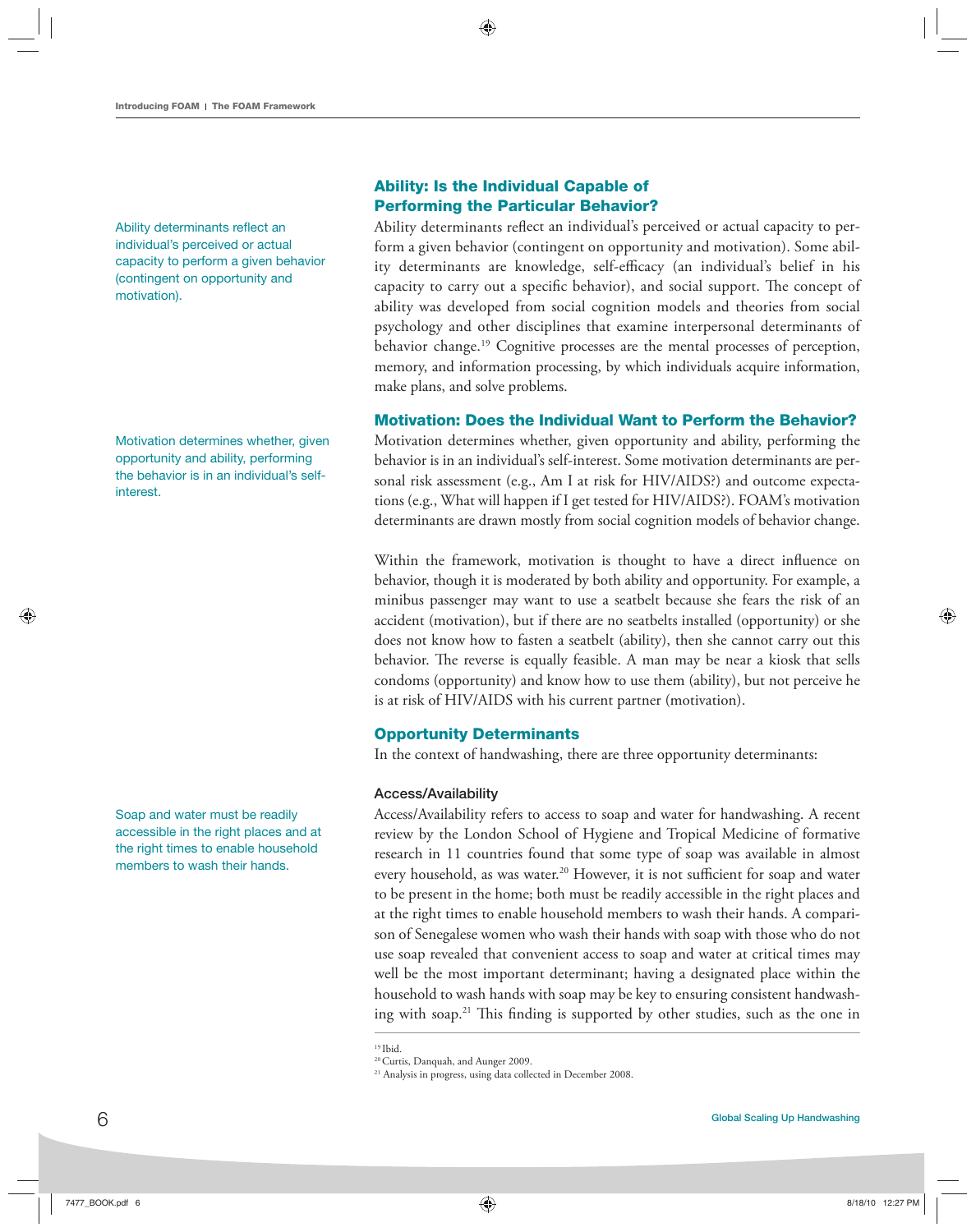rural Bangladesh households, which concluded, "Interventions that improve the presence of water and soap at the designated place to wash hands would be expected to improve handwashing behavior."22

There must also be equality of access, so that young children can wash their hands with soap and water as easily as adults.

Visual cues are also critical in encouraging the development of habitual behavior. If a handwashing station is next to a latrine, people are far more likely to wash their hands immediately after latrine use.

Soap and, increasingly, water are precious and even scarce resources; their provision may require forethought and innovation. If necessary, water should be kept in basins or buckets next to latrines or near food preparation areas. Where water is scarce, devices such as Tippy Taps can be installed. The Tippy Tap is a simple, hand-made device for handwashing with running water. Soap must also be protected from becoming too wet, being stolen, or being eaten by rodents. Combining soap and water, these stations must be readily accessible and kept functional for handwashing to take place  $(Box 2).^{23}$ 

#### **Product Attributes**

Soap and water have certain attributes that may function as either a catalyst or an obstacle to handwashing, depending on when and where the soap is used (Box 3). Key attributes of soap include its smell, size, type (laundry, bathing, or dishwashing, for instance), and the ability to produce lather. This is especially true in resourcepoor settings where soap is used for multiple purposes. For example, if a household uses laundry powder with a strong scent as the main soap product, a caregiver may wash her hands with it after a meal of fish but may not before she feeds her child.

For water, attributes such as clarity, color, and odor influence handwashing. The attributes of a handwashing facility, such as cleanliness and odor, may also influence its use and, therefore, handwashing behavior.

#### **BOX 2: ACCESS TO SOAP IN KENYA**

For handwashing with soap to occur, household access to water and soap is required. A study undertaken in Kenya revealed that mothers often wrapped soap carefully and stored it where children could not get it and waste it. As a consequence, the study found, household members used soap for bathing and washing clothes but not for washing hands throughout the day.

Source: Steadman Group (Kenya) 2007

Key product attributes include soap's smell, size, type, and the ability to produce lather; water's clarity, color, and odor; and the cleanliness, and odor of the handwashing facility.

<sup>22</sup> Luby, et al. 2009.

<sup>&</sup>lt;sup>23</sup> For more information on Tippy Taps and other enabling technologies for handwashing, visit WSP's Enabling Technologies for Handwashing Database at http://www.wsp.org/scalinguphandwashing/enablingtechnologies/.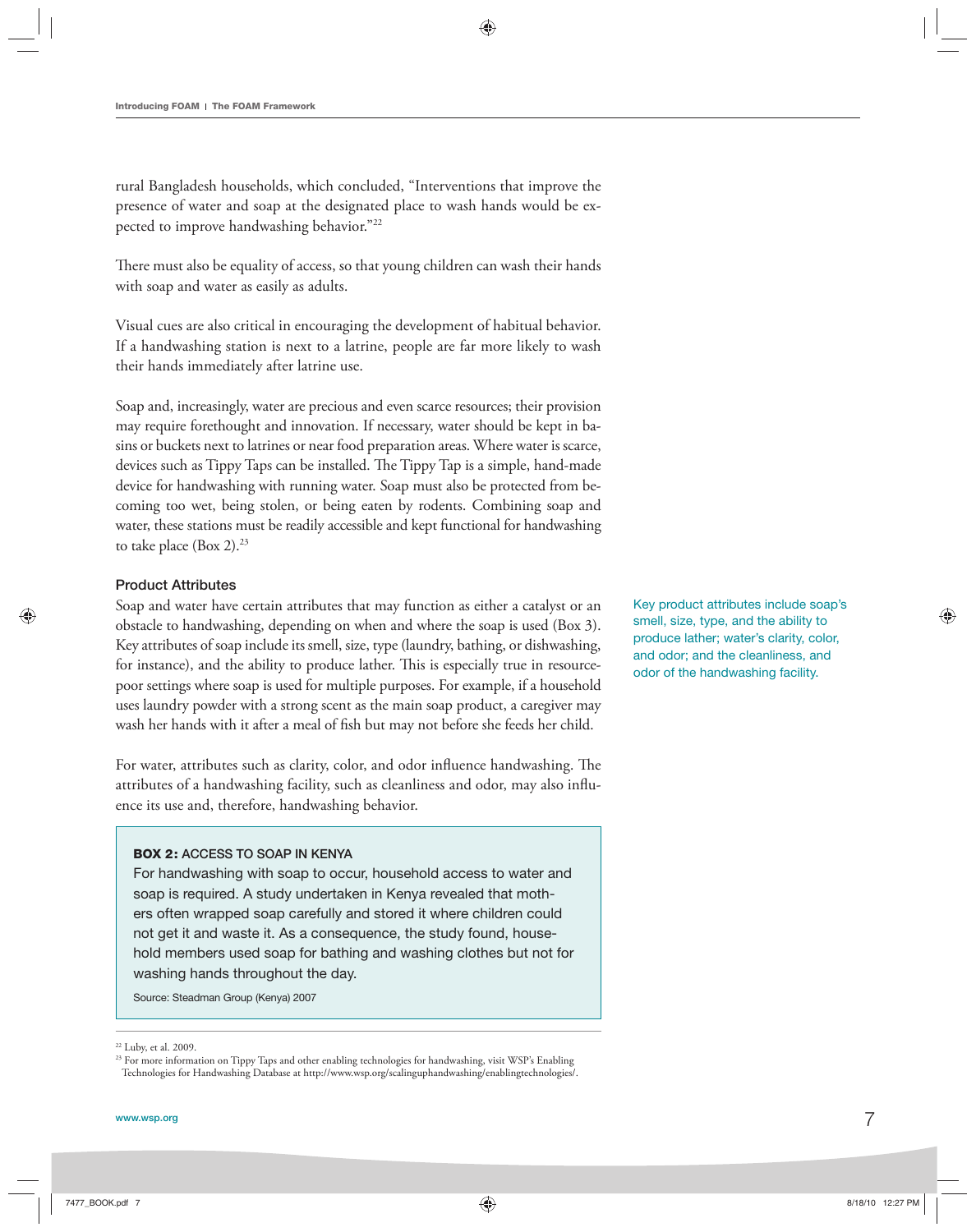These are the rules that govern how individuals in a group or society behave. Any behavior outside these norms is considered abnormal.

Knowledge is acquired through learning and may pertain to objects or products, behaviors, and even outcomes.

Social support is the physical and emotional comfort given individuals by family, peers, friends, co-workers, and others.

#### **BOX 3: ATTRIBUTES OF SOAP IN UGANDA**

In Uganda, many survey respondents found the smell of soap on their hands off-putting as they ate and therefore preferred not to use strongsmelling soap before they eat. Conversely, findings from Kenya show individuals in communities with a fish-rich diet prefer using perfumed soaps after they eat, as these counteract the smell of fish.

Source: Steadman Group (Uganda) 2007

#### **Social Norms**

Social norms are the rules that govern how individuals in a group or society behave. Any behavior outside these norms is considered abnormal.<sup>24</sup> With respect to handwashing, norms may be objective or observable within the community. For example, an individual may learn that handwashing is the social norm by seeing others wash their hands in a public place. There are also household norms. A child knows whether or not he is expected to wash his hands with soap before eating a meal with the family. Household norms are reinforced by parental sanction or reward and praise.

Realignment of social norms takes time and may require the intervention of a role model or figures of authority such as religious leaders or doctors who can persuade others, through public display or endorsement, to carry out a particular behavior. An example of this is provided by former Zambian president Kenneth Kaunda who publicly took an HIV test in 2002 and urged "all Zambians, without exception," to be tested for HIV.<sup>25</sup>

#### **Ability Determinants**

There are two ability determinants in FOAM:

#### **Knowledge**

Knowledge is acquired through learning and may pertain to objects or products, behaviors, and even outcomes. It is important to emphasize that knowledge, while critical, is not adequate to spur behavior change. The knowledge-behavior gap explains in part why individuals engage in certain behaviors even when they are aware of the associated risks.

#### **Social Support**

Social support is the physical and emotional comfort given individuals by family, peers, friends, co-workers, and others. Social support takes several forms: physical (a mother helps her child to work up lather from soap); emotional (a health worker praises a mother for washing her hands before feeding her infant); or

<sup>&</sup>lt;sup>24</sup> Kelly 1955.

<sup>25</sup> Shacinda 2002.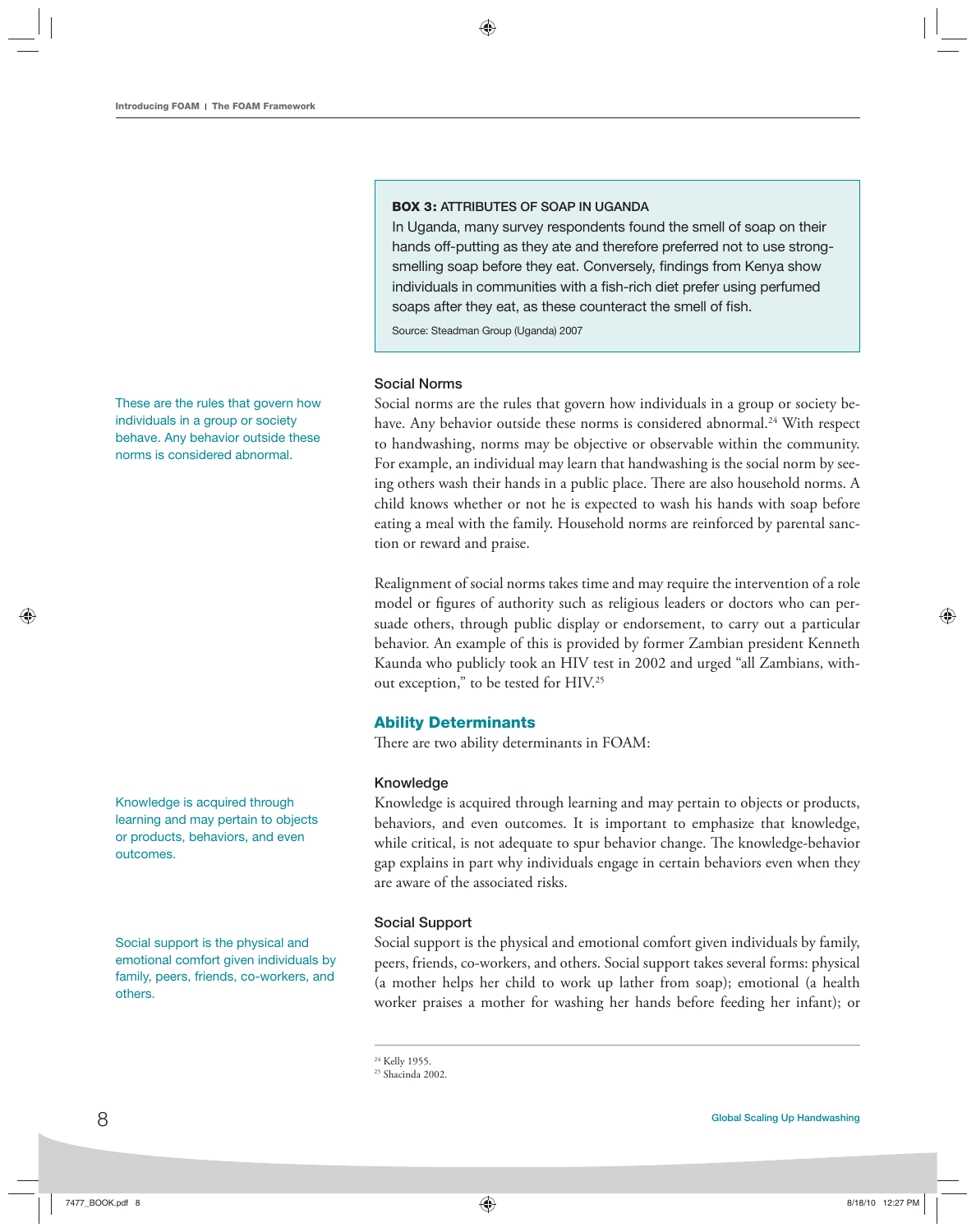informational (a teacher tells children why they should wash their hands with soap before eating). Support may also take the form of practical advice (a woman helps her neighbor build a handwashing station).

#### **Motivation Determinants**

Four determinants provide motivation for handwashing with soap:

#### **Attitudes and Beliefs**

Attitudes and beliefs represent an individual's understanding and perceptions about handwashing with soap. Beliefs may not be correct and may actually impede adoption of positive behavior practices. Individuals are often unaware of their beliefs and attitudes.

One key aspect of attitude or belief is an individual's perceptions about the main causes of events in his or her life: this is usually referred to as *locus of control*. Individuals with an internal locus of control have a strong sense of authority over their own lives. For example: "The more I study, the better grades I get."<sup>26</sup> By contrast, to possess an external locus of control is to believe that God, fate, poverty, or some extrinsic force exerts control over one's circumstances or behavior. Individuals with an external locus of control are less likely to engage in healthy behavior and may display high levels of resignation and apathy about the future. These individuals are also more prone to believe illness and suffering are an inevitable part of life (Box 4 and Box 5).

#### **Expectations**

Expectations are perceptions of the consequences of handwashing with soap. If perceived outcomes are positive or beneficial, the behavior is more likely. The converse applies as well. For example, a mother may not wash her hands with

#### **BOX 4: RESEARCH FINDINGS FROM VIETNAM**

In a formative research study conducted in 2006, half of the mothers surveyed said they did not use any kind of soap when washing their hands. Sixty percent of these women said they did not believe soap was necessary. The overwhelming majoring of mothers interviewed (85 percent) cited weather or climate change as the major cause of diseases found in their community (such as respiratory infections or diarrhea)—reflecting an external locus of control. Based on these findings, the Vietnam Handwashing Initiative designed a behavior change campaign aimed at changing these beliefs and other motivational barriers to handwashing with soap.

Source: Indochina Research Ltd 2007

Attitudes and beliefs represent an individual's understanding and perceptions about handwashing with soap. Individuals are often unaware of their beliefs and attitudes.

Expectations are perceptions of the consequences of handwashing with soap. If perceived outcomes are positive or beneficial, the behavior is more likely.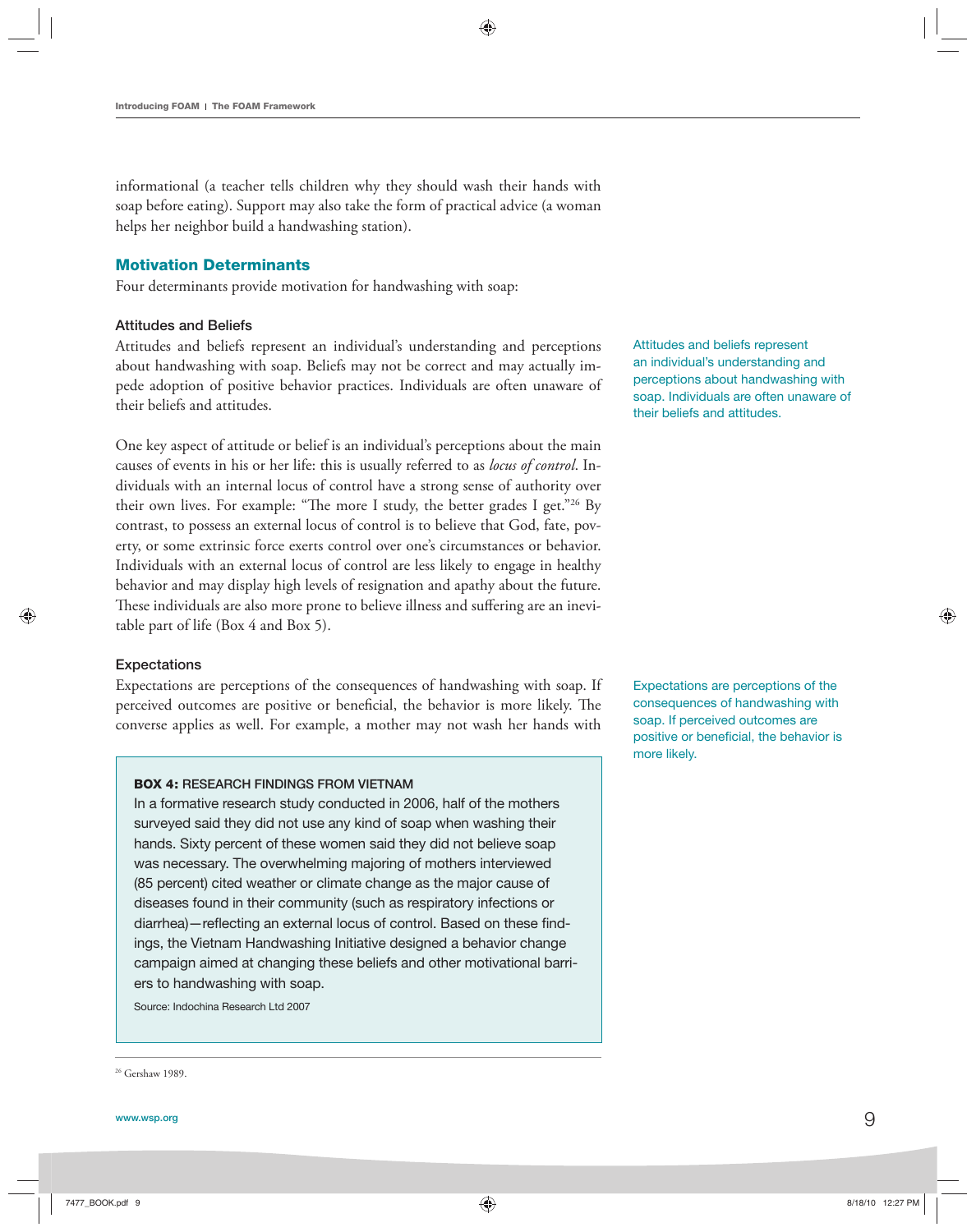#### **BOX 5: RESEARCH FINDINGS FROM TANZANIA**

Research undertaken in Tanzania found that subjects believed individuals who washed their hands were of higher social status, better educated, generally "nicer," and more trustworthy. People who did not regularly wash their hands were characterized as the opposite. Given these perceptions, an individual might consider herself of insufficiently high status to wash her hands frequently.

Source: LMS International/Steadman International 2006

a strong-smelling soap before she feeds her child if she expects this will cause the child to fuss.

Expectations can also be longer term (mothers may perceive that handwashing will lead to decreased immunity). Although expectations are themselves a form of belief or attitude, they are classified separately because of their potential importance in assessing why individuals wash their hands.

Another type of expectation is the subjective norm, the anticipated opinion or approval of an important or influential person relative. For example a woman may perceive that she is expected by her mother-in-law to wash her hands before feeding an infant.

#### **Threat**

Threat can be defined as perceived dangers or negative outcomes linked to handwashing with soap. Threats has two dimensions: *perceived susceptibility*, which is an individual's assessment of the risk posed by a particular condition or illness, and *perceived severity*, an individual's assessment of the seriousness of the condition and its potential consequences.<sup>27</sup> Perceived severity is influenced by other considerations and factors. For example, a mother will worry more about a cold in a two-week-old baby than in a three-year-old child, particularly if she is aware babies are more susceptible to pneumonia. The threat of epidemics such as cholera may provide immediate motivation to wash hands with soap.

#### **Intention**

Intention is a person's plan on how to handwash with soap. This might entail buying soap, fetching water, or ensuring a handwashing station is functional. Intention is thought to be a powerful motivator of behavior and, according to the Theory of Reasoned Action,<sup>28</sup> is a predictor of behavior change. An

27 Rosenstock 1974.

Threat can be defined as perceived dangers or negative outcomes linked

to handwashing with soap.

Intention is a person's plan on how to handwash with soap. An individual who intends to is more likely to wash their hands than someone who does not.

<sup>28</sup> Ajzen and Fishbein 1980.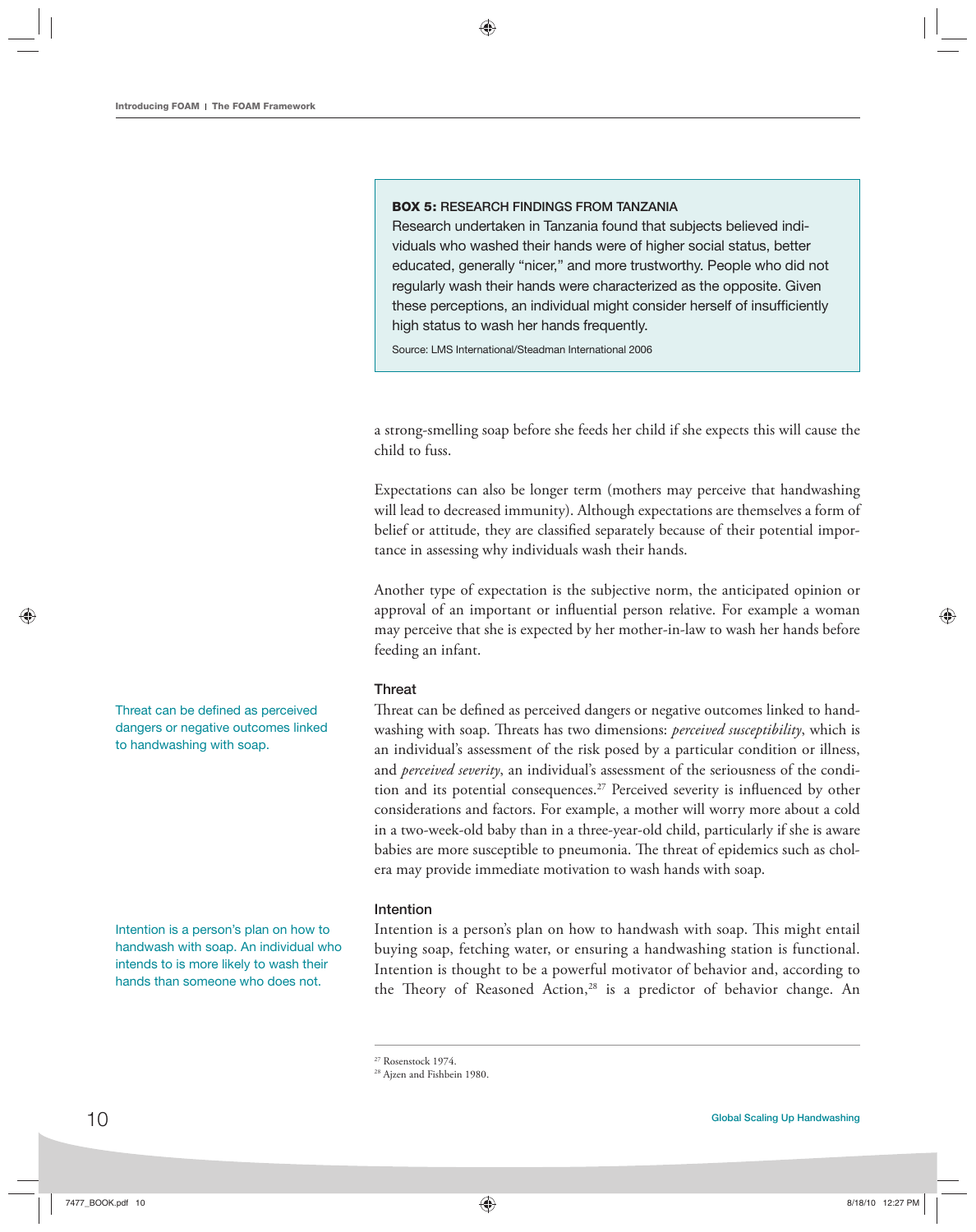individual who intends to is more likely to wash their hands than someone who does not.

Habits are routines of behavior that are repeated regularly and without direct or conscious thought about those behaviors. Frequent performance of a particular activity in stable circumstances leads to habit formation. Habits can be an obstacle to an individual's intentions. An individual who intends to begin handwashing after using the latrine must override the habit of not handwashing and requires changes in the supporting circumstances.

#### **Evolution of the FOAM Framework**

After its initial conceptualization and development at the Vietnam workshop, the framework was shared with hygiene and behavioral science specialists for review, feedback, and assessment. Currently, FOAM is being implemented in handwashing programs in Peru, Senegal, Tanzania, and Vietnam. The FOAM framework is not static; it builds on other hygiene behavior change approaches and programs (Table 2). Users have an important role to play in refining and adapting it for country- or population-specific contexts, which means the FOAM framework is continually evolving to reflect current best practice. It is

| <b>Existing Approach</b>                                                 | Description                                                                                                                                                                                                                                                   | Elements Integrated into or Sourced for FOAM                                                                                                                                                          |
|--------------------------------------------------------------------------|---------------------------------------------------------------------------------------------------------------------------------------------------------------------------------------------------------------------------------------------------------------|-------------------------------------------------------------------------------------------------------------------------------------------------------------------------------------------------------|
| The Hygiene Improvement<br>Framework (HIF)                               | HIF is based on three core components:<br>access to water and sanitation hardware,<br>hygiene promotion, and a strengthened<br>enabling environment.                                                                                                          | An emphasis is placed on access and the en-<br>abling environment.                                                                                                                                    |
| <b>Behavior-Centered</b><br>Programming (BCP)                            | BCP informs inquiry into the determinants of<br>pre-intervention behaviors then tests "enhanced"<br>behaviors to produce a spectrum of strategies<br>intended to motivate adoption of the latter.                                                             | FOAM identifies both enabling factors and<br>obstacles to desirable behavior in the con-<br>text of the Opportunity, Ability and Motivation<br>framework.                                             |
| Public Private<br>Partnership (PPP)                                      | The PPP approach to hygiene is based on the<br>premise that both private commercial firms and<br>public entities (principally, national or regional<br>ministries of health) would benefit from<br>collaborating to promote handwashing for<br>public health. | FOAM may inform PPP interventions. For<br>instance, the Global Scaling Up Handwashing<br>Project has partnered with Unilever in<br>Tanzania to integrate FOAM into behavior<br>change communications. |
| Participatory Hygiene<br>and Sanitation<br>Transformation (PHAST)        | PHAST involves participatory methods and<br>tools to assist communities to change hygiene<br>practices and improve and manage water sup-<br>ply and sanitation facilities.                                                                                    | Subsequent to the identification of behavioral<br>determinants, a PHAST approach can be used<br>to operationalize FOAM.                                                                               |
| Happy, Healthy, and<br>Hygienic/Saniya Hygiene<br>Project (Burkina Faso) | This is a social marketing approach to hygiene<br>promotion emphasizing simple, attractive<br>promotional messages that are delivered to<br>specific audiences through appropriate<br>communication channels.                                                 | FOAM is underpinned by an approach that<br>relies on identification of key behavioral<br>determinants to focus social marketing<br>interventions.                                                     |

#### **TABLE 2: FOAM LINKS WITH EXISTING HYGIENE AND BEHAVIOR CHANGE APPROACHES AND PROGRAMS**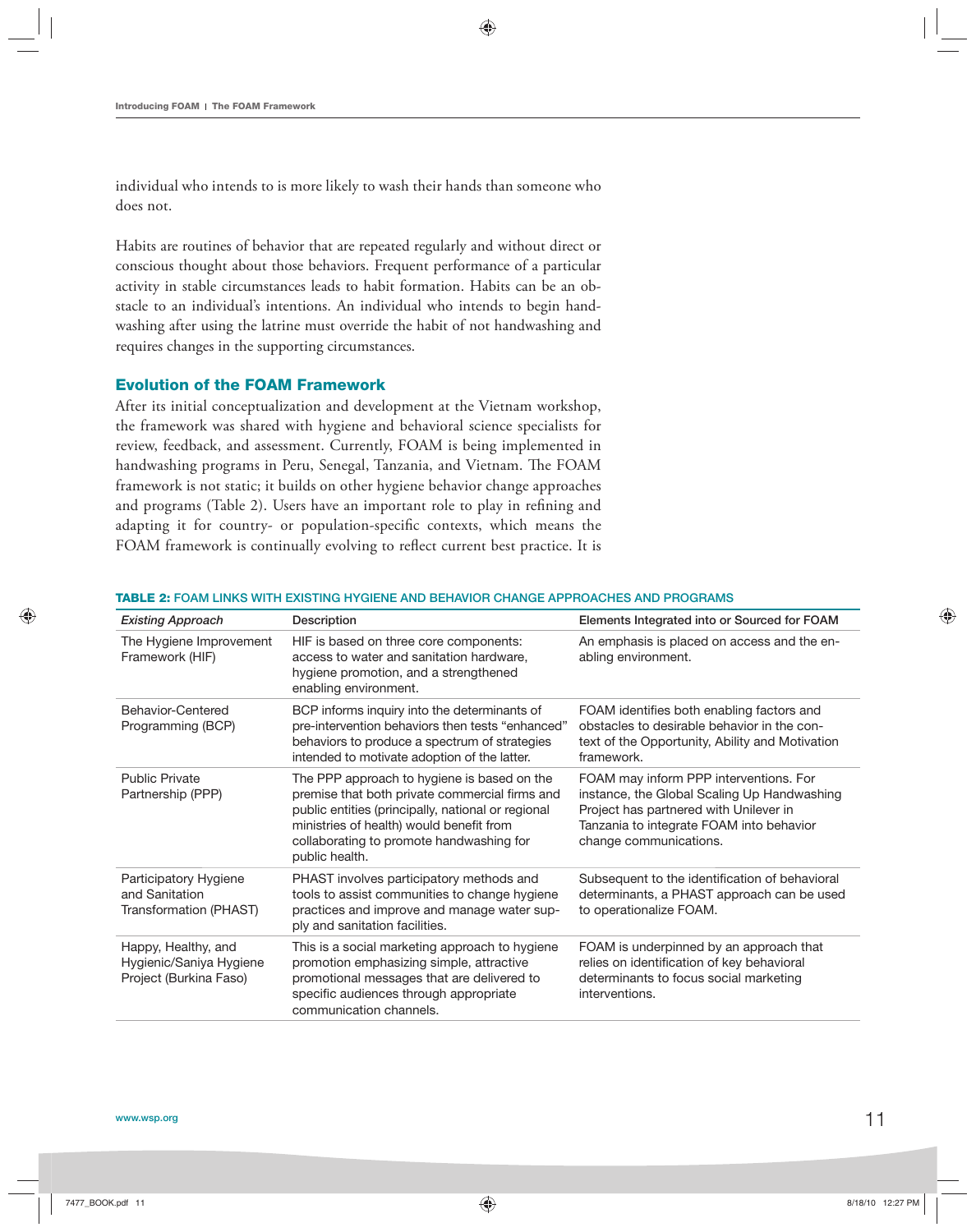likely that new handwashing behavior change determinants, particularly for different target populations such as school children (Box 6), will be identified and subsequently incorporated into FOAM.

#### **BOX 6: ADAPTING THE FOAM FRAMEWORK IN VIETNAM**

The Global Scaling Up Handwashing Project has developed a variation of the FOAM framework for primary school children. This variation, called FOAM-EM (Focus on Ability, Opportunity, and Motivation— Ecological Model), builds on findings from an innovative research study conducted in Vietnam with technical support by the London School of Hygiene and Tropical Medicine. In Vietnamese, "EM" means "little brother or sister," so FOAM-EM is a memorable acronym.

FOAM-EM identifies key factors influencing primary school children's handwashing behavior as well as their relationships with family, school, and community. FOAM-EM and insights from this study will be used to improve the design of the primary school program in Vietnam. The program was launched in the first half of 2009 with support from implementing agencies and stakeholders.

For more information on the social ecological approach to health promotion, see Stokols 1996 and Stokols et al 1996.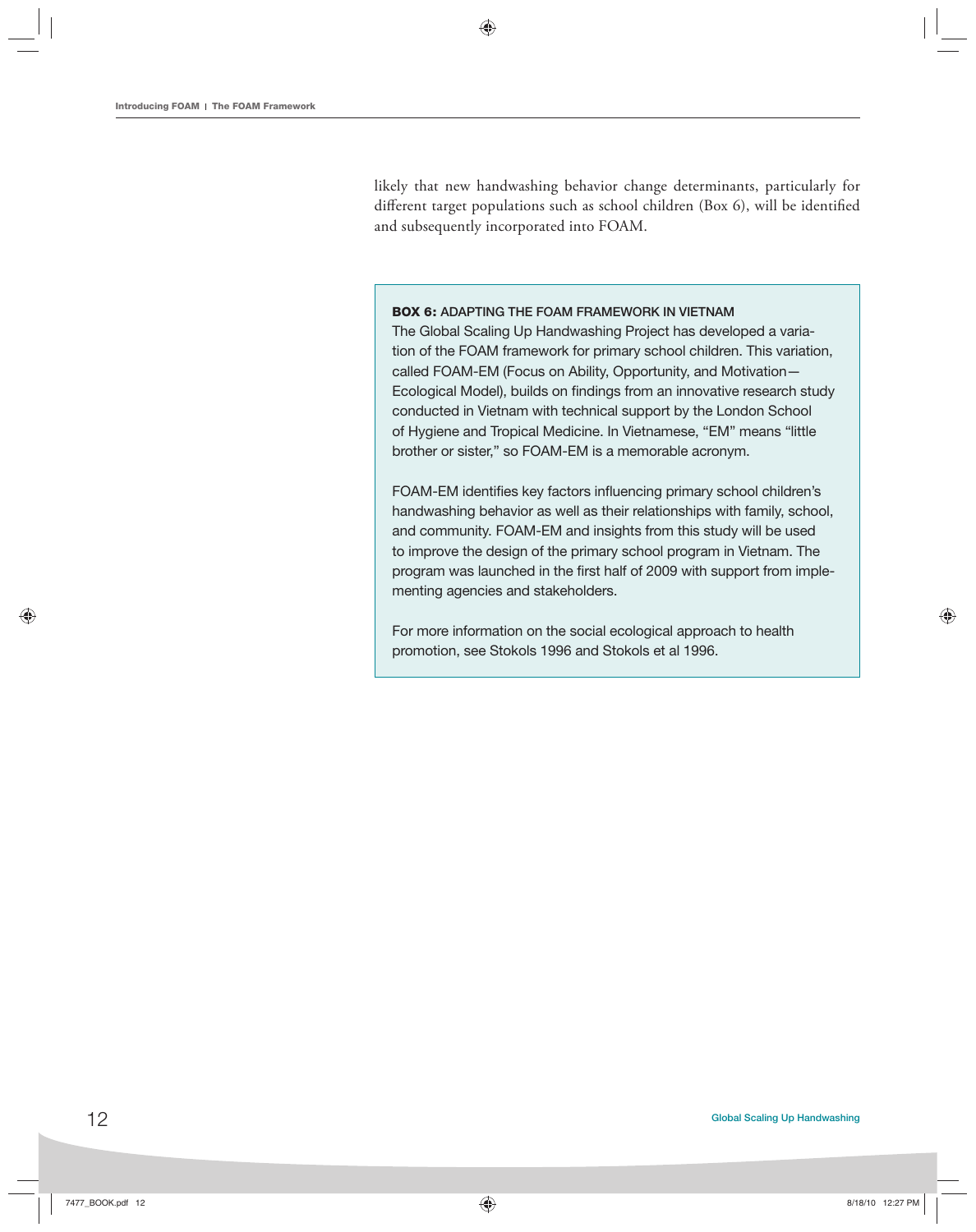## Applying the FOAM Framework III.

#### **KEY POINTS**

- **Formative research can assist program managers to research and understand target audiences, plan**  interventions, and allocate resources efficiently.
- **Doer/non-doer analysis often reveals factors important in promoting behavior change.**
- **Research can include quantitive and qualitative studies.**

#### **Formative Research**

Formative research into handwashing behavior change can assist program managers in determining the focus (target audience and desirable behavior) of an intervention (Box 7). Just as important, it enables program planners to gauge whether members of a target audience possess the opportunity, ability, and motivation to wash their hands and which determinants need to be prioritized in the intervention.

Typically, formative research is carried out through focus group discussions with members of the target audience, in-depth interviews, and the gathering of baseline data. At the formative research stage, FOAM provides a useful checklist as well as a framework for organizing the findings. FOAM can also inform the design of questionnaires and observation tools.

Prior to the launch of a handwashing initiative, program managers may also wish to undertake quantitative research to ascertain the current (baseline) rates of handwashing with soap in the target community. Knowledge of these rates will in turn enable program goals and targets to be established. Quantitative studies (Box 8) also establish

#### **BOX 7: MAIN RESEARCH QUESTIONS ADDRESSED THROUGH FORMATIVE RESEARCH ON HANDWASHING**

- Pre-intervention handwashing rates and
- behaviors
- Demographic and social characteristics of the target population
- Behavioral determinants for handwashing
- Media consumption and communications habits of the target population

#### **BOX 8: QUANTITATIVE RESEARCH**

Quantitative research involves the measurement and analysis of data in a numerical way. Knowledge, attitudes, beliefs, and practices (KABP) is a common type of quantitative study that has been implemented in several fields, such as HIV/AIDS and reproductive health.

In qualitative studies, the data collected from interviews and observations is not measured or analyzed in numerical ways. Focus group discussions are a commonly used qualitative tool.

whether handwashing rates are uniform across the entire community and provide critical demographic (gender, age, physical location) and socioeconomic data.

Ideally, handwashing rates are measured through direct observation. In interviews, respondents tend to over-report the frequency with which they wash their hands. However, direct observation is not always feasible because of time and resource constraints. When being observed, people may also wash their hands more often. Questions should be asked in a variety of ways to validate the accuracy of self-reporting. The Global Scaling Up Handwashing Project and other projects, such as those under the Child Survival and Health Grants Program of USAID,<sup>29</sup> use the presence of soap and water next to the latrine as a proxy measurement for handwashing behavior.<sup>30</sup>

Formative research also enhances more efficient allocation of resources. For example, research conducted through WSP's Global Scaling Up Handwashing Project has confirmed the existence of a knowledge-behavior gap with respect to handwashing with soap. Thus, an intervention to

<sup>29</sup> See www.childsurvival.com.

<sup>&</sup>lt;sup>30</sup> For more guidance on measuring handwashing behavior, see Practical Guidance for Measuring Handwashing Behavior (2010), available under "Publications and Tools" at www.wsp.org/scalinguphandwashing.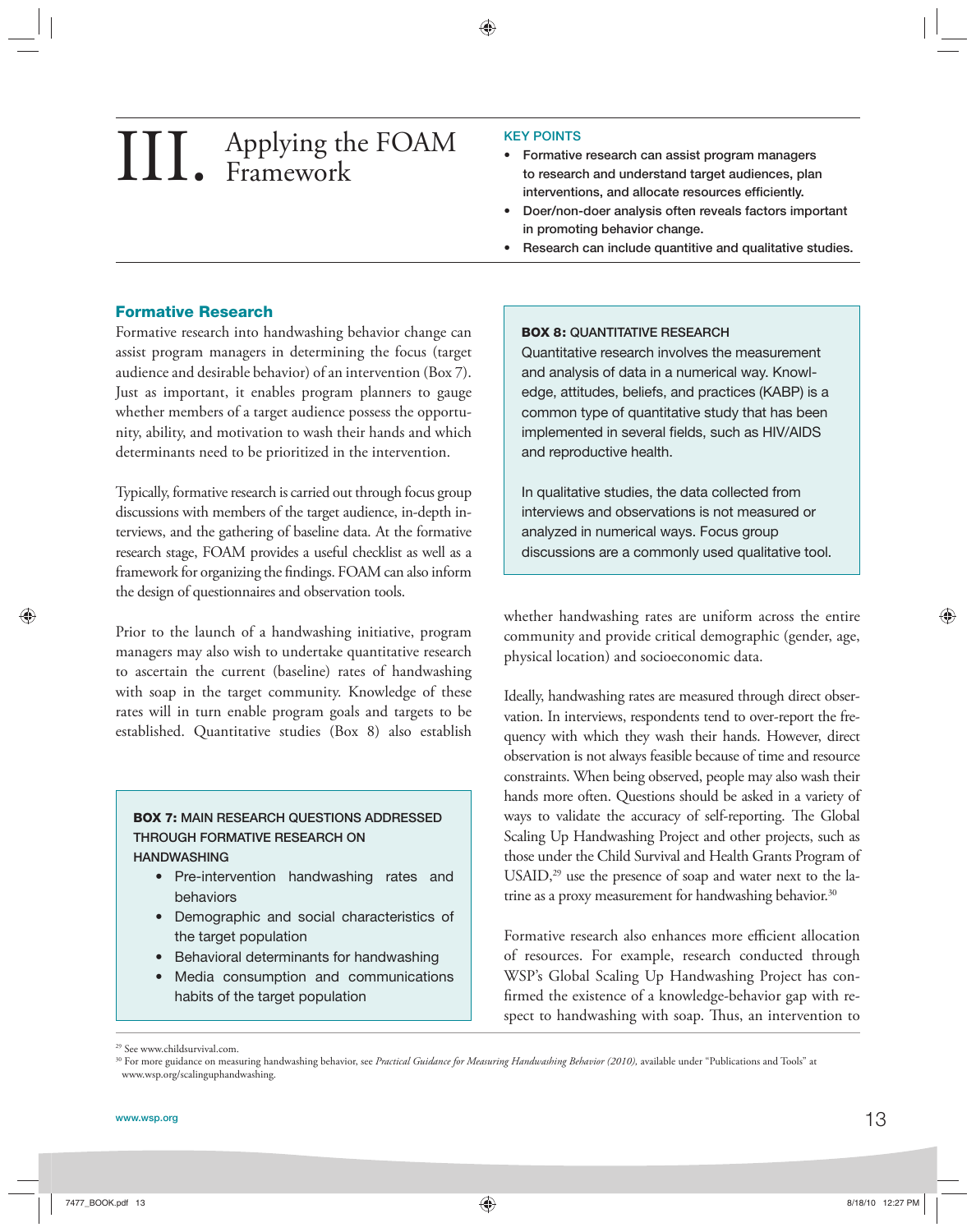change behavior by a traditional information, education, and communication campaign will be insufficient.

In addition to conducting formative research on the target population, an enabling environment assessment should also be considered. The enabling environment refers to conditions such as policies and organizational capacity that may either facilitate or hamper the scaling up and sustainability of a handwashing program. Key enabling environment questions include the following:

- What resources are available for a handwashing program?
- Which partners are involved or interested in implementing a handwashing program and what is their capacity?
- What structures exist to facilitate a handwashing program?31

#### **Doer/Non-doer Studies**

Doer/non-doer analysis is a quantitative research methodology that compares segments of an at-risk population (e.g., for diarrhea or ARI) and who carry out a particular behavior and those who do not. Doer/non-doer analysis often reveals factors important in promoting behavior change and can be used during the formative research stage as well as to monitor ongoing behavior change interventions.<sup>32</sup>

**TABLE 3: ILLUSTRATIVE EXAMPLE OF A DOER/NON-DOER STUDY**

The data required for a handwashing doer/non-doer study is essentially identical to that needed for quantitative formative research:

- Demographic data (age, gender, religion, educational attainment, geographic location)
- Media habits (at which times members of the audience listen to the radio or watch television, and which stations; and which newspapers are read)
- Behavioral determinants
- Handwashing behavior

In the data analysis stage, a FOAM doer/non-doer study first identifies those members of a community who are at risk of diarrhea or at risk of ARI. Secondly, it defines those people who consistently wash their hands with soap (doers). The remainder of the community are non-doers. The researchers look at the behavioral determinants, media consumption habits, and demographic characteristics of the two samples and the differences between doers and non-doers. Table 3 provides an illustrative example of handwashing behavior in mothers of children under age five broken down by O, A, and M determinants and demographic characteristics.

To illustrate, Table 3 shows that a large proportion of both doers and non-doers are aware that handwashing with soap can prevent diarrhea. Based on this information, a message

|    |                                                                                                           | Doers<br>(Mothers Who Wash Their Hands with<br>Soap Each Time They Defecate) | Non-doers<br>(Mothers Who Do Not Wash Their Hands)<br>with Soap Each Time They Defecate) |
|----|-----------------------------------------------------------------------------------------------------------|------------------------------------------------------------------------------|------------------------------------------------------------------------------------------|
| -1 | Know that handwashing with soap can<br>prevent diarrhea                                                   | 78%                                                                          | 74%                                                                                      |
| 2  | Have a handwash station next to latrine                                                                   | 58%*                                                                         | $23\%$ *                                                                                 |
| 3  | Believe acute respiratory infections<br>(ARIs) are nonpreventable in children                             | 25%                                                                          | $15\%$ <sup>*</sup>                                                                      |
| 4  | Are of high socioeconomic status, i.e.,<br>likely to own such goods as bicycles,<br>radios, mobile phones | 75%*                                                                         | $38\%$ *                                                                                 |

Note:  ${}^*p = 0.05$  statistically significant

<sup>&</sup>lt;sup>31</sup> WSP has developed a methodology for assessing the enabling environments for handwashing behavior change programs. See www.wsp.org/scalinguphandwashing for further information.

<sup>&</sup>lt;sup>32</sup> There are various approaches and variations to doer/non-doer studies. Barrier analysis for example, is a rapid assessment tool that can be used to identify relevant behavioral determinants. See http://barrieranalysis.fhi.net for more information. Population Services International carry out segmentation to assess behavers and non-behavers. See http://www.psi.org/resources/research-metrics/publications/toolkits/dashboard-analysis-series-three-segmentation-analys.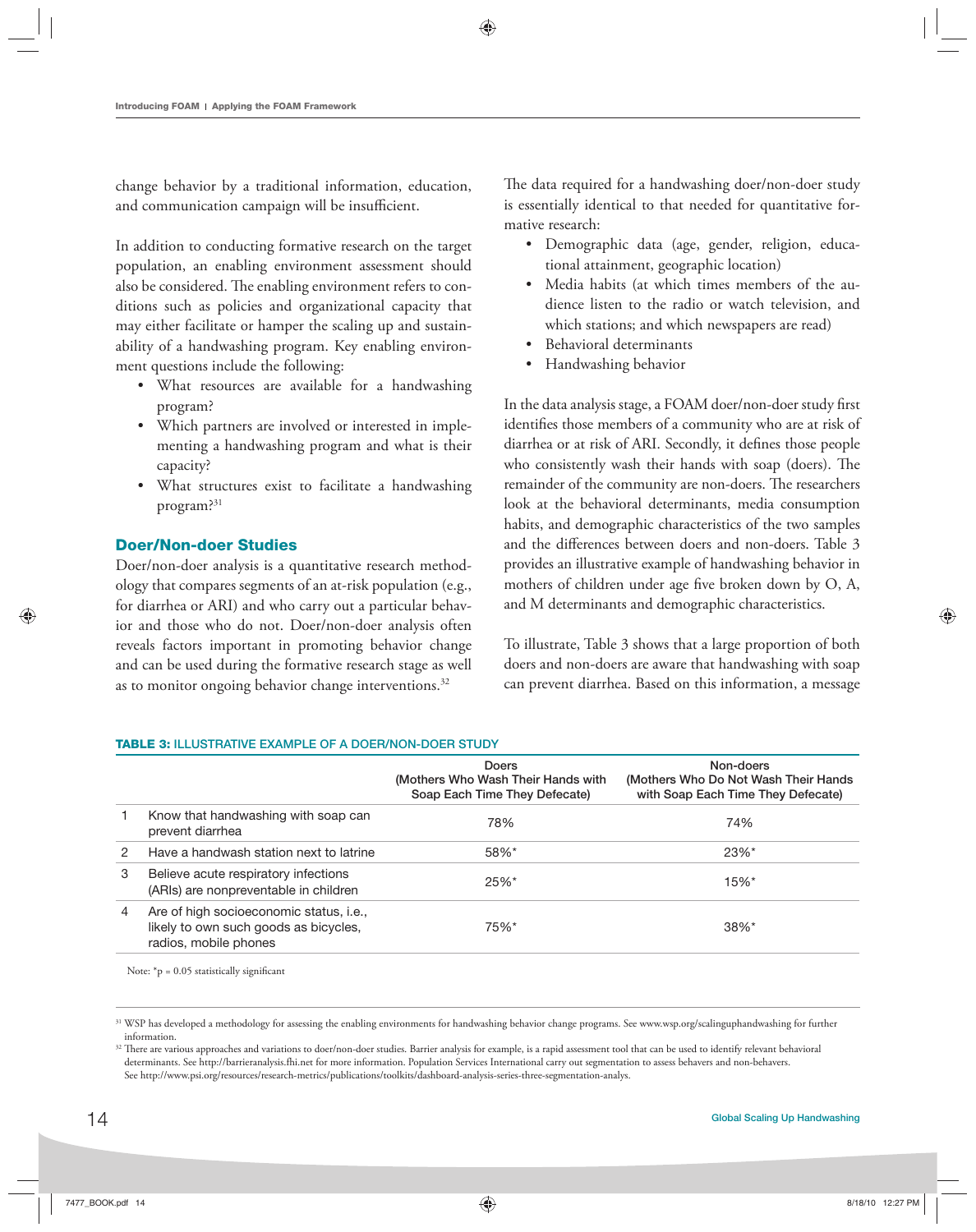about the benefits of handwashing would probably not be an effective use of resources.

By contrast, there is a significant difference between doers and non-doers with access to a handwashing station. Doers are twice as likely to have one next to the latrine as non-doers. This suggests that a key component of an intervention may be to promote installation of handwashing stations or strengthen the skills of caregivers to ensure soap and water are always available and accessible for handwashing in the household.

Although there is a significant difference between doers and non-doers in terms of their perceptions about the preventability of ARIs, both groups have low recognition. A program to educate the entire community about ARI prevention might be an effective use of resources.

There are considerably more doers of high socioeconomic status than non-doers. A program manager should assess whether the cost of setting up a handwashing station is prohibitively high.

#### **FOAM Operational Matrix**

The FOAM Operational Matrix (Table 4) was developed to help put the framework in action using a social marketing approach. It enables the integration of FOAM's determinants with formative research findings as well as potential solutions and strategies. The marketing mix (Column 6 of Table 4) refers to the "Four Ps": getting the right *product*, at the right *price* in the right *place* and with appropriate *promotion* (Box 9). In the example, the target audience is mothers with children under five years of age; the desired behavior is consistent handwashing with soap after defecation and before feeding children under age five. The FOAM

Operational Matrix details the behavior change program plan from the conceptual stage through formative research to implementation of the plan of action.

#### **BOX 9: THE FOUR Ps**

**Product:** The product can be a commodity or item (soap), a concept (hygiene), or a behavior (handwashing with soap). 33

**Price:** Whatever is needed to acquire the product. For handwashing, there is the financial cost of buying soap as well as the time and/or money required to obtain water. The opportunity costs are also important and include the loss of income from going to market to buy soap. There is also the social cost of going against community norms and risking ostracism and stigma.

**Place:** The distribution channel used to get the commodity to the consumer at a specific location. For soap, this might be a shop, kiosk, or school. For handwashing, the place is the site where handwashing takes place such as near the latrine or in the kitchen.

**Promotion:** This includes which and how key messages are communicated to the consumer through mass media such as radio and television, posters, newspapers, t-shirts, leaflets, pointof-sale merchandising, road shows, and direct interaction with community or health workers, to list but a few.

<sup>&</sup>lt;sup>33</sup> For practical purposes, in this document, behavior can be considered a product.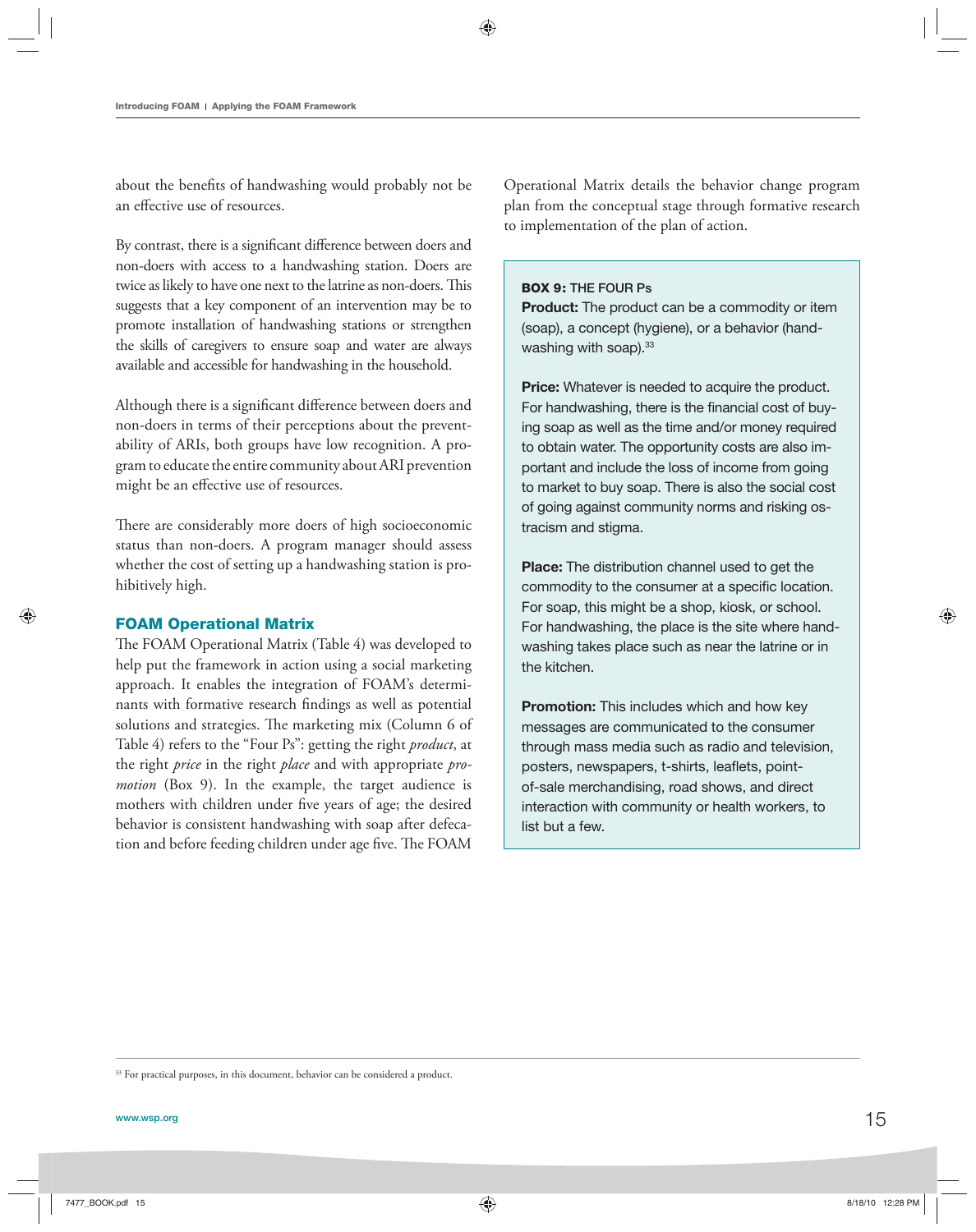|                       | TABLE 4: FOAM OPERATIONAL MATRIX                                                                                                            |                                                                                                                                                                                                                                                                                       |                                                                                                                                                                                                                                                                                                |                                                                                                                                                                    |                                                                                                                    |                                                      |                                                                                                                                                                                  |                                                                                                                                                                                                                                                                                                                                                                         |
|-----------------------|---------------------------------------------------------------------------------------------------------------------------------------------|---------------------------------------------------------------------------------------------------------------------------------------------------------------------------------------------------------------------------------------------------------------------------------------|------------------------------------------------------------------------------------------------------------------------------------------------------------------------------------------------------------------------------------------------------------------------------------------------|--------------------------------------------------------------------------------------------------------------------------------------------------------------------|--------------------------------------------------------------------------------------------------------------------|------------------------------------------------------|----------------------------------------------------------------------------------------------------------------------------------------------------------------------------------|-------------------------------------------------------------------------------------------------------------------------------------------------------------------------------------------------------------------------------------------------------------------------------------------------------------------------------------------------------------------------|
|                       |                                                                                                                                             |                                                                                                                                                                                                                                                                                       | Research Topics<br>(to Be Expanded<br>into Research<br>4. Possible                                                                                                                                                                                                                             | 5. Research                                                                                                                                                        |                                                                                                                    |                                                      | 6. Marketing Mix                                                                                                                                                                 |                                                                                                                                                                                                                                                                                                                                                                         |
| 1. Category           | 2. Determinant                                                                                                                              | 3. Examples                                                                                                                                                                                                                                                                           | Tools)                                                                                                                                                                                                                                                                                         | Findings                                                                                                                                                           | Product                                                                                                            | Price                                                | Place                                                                                                                                                                            | Promotion                                                                                                                                                                                                                                                                                                                                                               |
| Opportunity           | Availability<br>Access/                                                                                                                     | · Convenience,<br>home at criti-<br>cal locations/<br><u>ა</u><br>• Distribution<br>of products,<br>time factors<br>in procuring<br>soap, hand-<br>• Convenient<br>e.g., water,<br>i.e. cost, di<br>tance, and<br>access to<br>products.<br>washing<br>stations.<br>soap at<br>times. | the decision to<br>hand at critical<br>buy products?<br>How much do<br>Are water and<br>products cost<br>Can individu-<br>and are they<br>Who makes<br>products as<br>household?<br>affordable?<br>als procure<br>soap avail-<br>able in the<br>· Is soap at<br>needed?<br>times?<br>$\bullet$ | want children<br>handwashing<br>to waste it in<br>critical times<br>• In this com-<br>many moth-<br>available at<br>soap is not<br>ers do not<br>because<br>munity | handwashing<br>· Promotion of<br>·Smaller bars<br>Tippy Taps.<br>Social mar-<br>keting of<br>stations.<br>of soap. | Set price for<br>Tippy Taps.                         | Tippy Taps.<br>points for<br>Fix sales                                                                                                                                           | at handwashing<br>washing station<br>soap and place<br>communication<br>than one hand-<br>mothers to cut<br>per household.<br>setup of more<br>laundry or bar<br>aimed at con-<br>all household<br>it available to<br>serving soap<br>and making<br>terpersonal<br>Encourage<br>· Encourage<br>-ni dpuontt<br><b>Build skills</b><br>members.<br>stations.<br>$\bullet$ |
| Attributes<br>Product | scent, color,<br>cleanliness,<br>brand, and<br>Soap type,<br>color, and<br>perceived<br>effect on<br>quality.<br>shape,<br>• Water<br>skin. | · Do individuals<br>antibacterial?<br>like the smell<br>· Do individu-<br>als perceive<br>and color of<br>the water to<br>· Is the soap<br>the soap?<br>be clean?                                                                                                                     | ceive only anti-<br>bacterial soap<br>sider soap too<br>expensive and<br>handwashing<br>Mothers con-<br>handwashing<br>· Mothers per-<br>effective for<br>too quickly<br>consumed<br>to be truly<br>for use in                                                                                 | More durable<br>soap                                                                                                                                               | More afford-<br>able soap                                                                                          | salespeople<br>via bicycle<br>Rural out-<br>lets and | specifically<br>rable soap<br>the use of<br>• Convince<br>more du-<br>for hand-<br>for hand-<br>washing.<br>· Promote<br>washing.<br>effective<br>mothers<br>soap is<br>that all |                                                                                                                                                                                                                                                                                                                                                                         |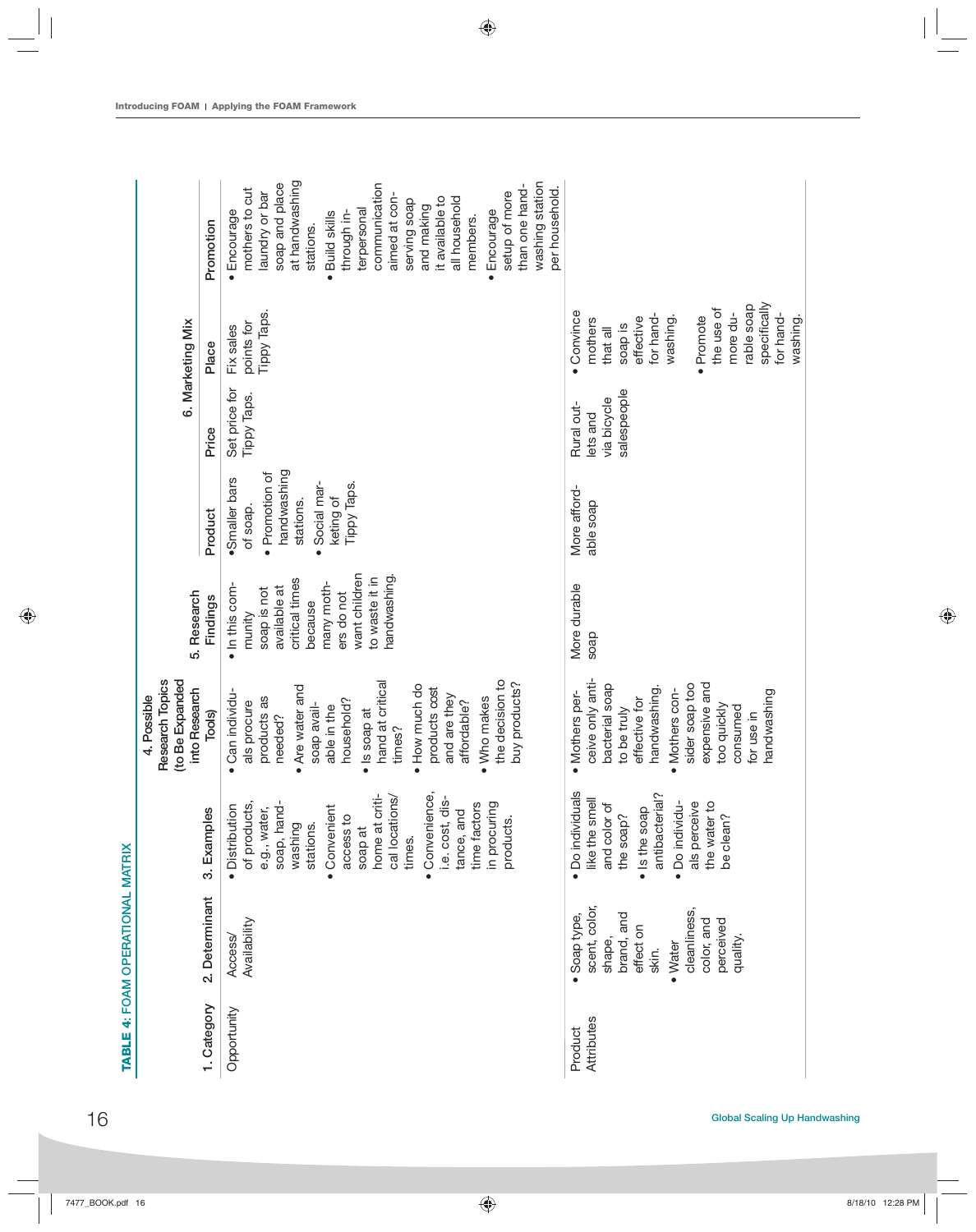|                 |                                                                                        |                                                                                                                                                                                                                                                      | (to Be Expanded<br>Research Topics<br>into Research<br>4. Possible                                                                                                            | 5. Research                                                                                    |         |       | 6. Marketing Mix                                                                                                                                                                              |           |
|-----------------|----------------------------------------------------------------------------------------|------------------------------------------------------------------------------------------------------------------------------------------------------------------------------------------------------------------------------------------------------|-------------------------------------------------------------------------------------------------------------------------------------------------------------------------------|------------------------------------------------------------------------------------------------|---------|-------|-----------------------------------------------------------------------------------------------------------------------------------------------------------------------------------------------|-----------|
| 1. Category     | 2. Determinant                                                                         | 3. Examples                                                                                                                                                                                                                                          | Tools)                                                                                                                                                                        | Findings                                                                                       | Product | Price | Place                                                                                                                                                                                         | Promotion |
| Norms<br>Social | within a group<br>The rules that<br>govern how<br>individuals<br>or society<br>behave. | nity members<br>certain times,<br>hands only at<br>$\bullet$ If community<br>· Do commu-<br>• Are children<br>hand wash<br>with soap?<br>wash their<br>hands with<br>wash their<br>taught in<br>school to<br>members<br>which are<br>soap?<br>these? | not taught in<br>school to wash<br>nity members<br>· Few commu-<br>dirt is visible.<br>· Children are<br>soap unless<br>their hands<br>hands with<br>wash their<br>with soap. | Note: For illustrative purposes, only the Opportunity Determinants of FOAM have been included. |         |       | · Provide com-<br>handwashing<br>about the im-<br>-sivni" edt no<br>schoolteach-<br>ibility" of dirt<br>munications<br>ers to teach<br>portance of<br>and germs.<br>· Encourage<br>with soap. |           |

| l<br>Ï                                                                                      |
|---------------------------------------------------------------------------------------------|
| ĺ                                                                                           |
| í<br>I<br>I<br>J                                                                            |
|                                                                                             |
| I<br>I<br>֖֖֖֖֧ׅ֖֖֧֖֧֧֖֧֖֧֚֚֚֚֚֚֚֚֚֚֚֚֚֚֚֚֚֚֚֚֚֚֚֚֚֚֚֚֬֝֝֝֝֓֞֝֓֞֝֬֞֝֓֞֝<br>í<br>í<br>I<br>J |
| $\frac{1}{2}$<br>j<br>į<br>ï<br>I<br>J                                                      |
| ï<br>Ċ<br>j<br>I<br>ı<br>i<br>í                                                             |
|                                                                                             |
| I<br>j<br>$\frac{1}{2}$<br>$\overline{a}$                                                   |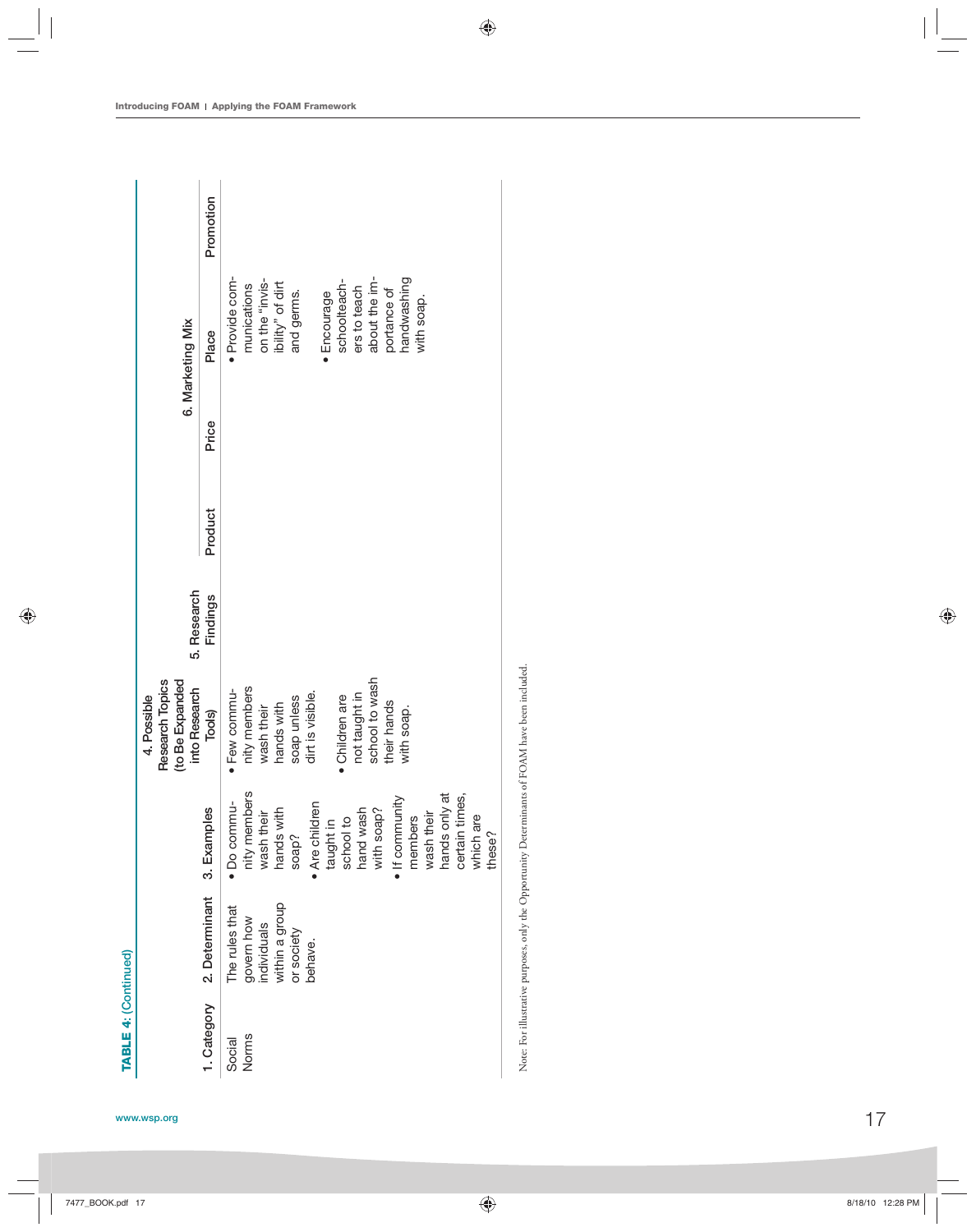# **IV.** Conclusion **KEY POINT**<br>
FOAM can I<br> **CONCLUSION**<br> **CONCLUSION**

**FOAM can be applied to do the following:**

- **Focus interventions**
- **Analyze results of available formative studies**
- **Inform the design of new research**
- **Inform the development of the program**
- **Monitor appropriate indicators**

It is expected that FOAM will evolve as additional research findings are incorporated and new studies are conducted.

The FOAM framework was designed to help improve our understanding of why people sometimes wash their hands with soap and why sometimes they don't. The FOAM framework can help program managers analyze and explain handwashing behaviors of various target populations.

Conceptual frameworks such as FOAM serve to strengthen formative research, planning, implementation, and monitoring and evaluation of the behavior change interventions. They also provide common concepts and a shared language for program managers. More specifically, FOAM can be applied to do the following:

- **Focus the interventions:** Prioritize the target populations and behaviors to change.
- **Analyze the results of available formative studies:** Findings are mapped into each of the determinants. This may lead to the identification of gaps to be investigated through additional spot research.
- Inform the design of new research: A series of questions can be developed to explore all or a subset of the determinants.
- Inform the development of the program: Once relevant determinants have been identified, the appropriate interventions can be developed.
- **Monitor the appropriate indicators:** Indicators aimed at measuring changes in the determinants can be formulated and tracked (as outcomes or intermediary results) over time.

It is expected that FOAM will evolve as additional research findings are incorporated and new studies are conducted. FOAM was developed primarily to assist with handwashing interventions in low-resource settings, which is the context used in this document. However, the framework can be adapted to many different target populations and behaviors, and we find the emergence of potential determinants of particular interest.

This paper introduces FOAM and describes how it was developed. Sharing lessons learned from the field, publications planned for later release will provide more detailed guidance on how to apply FOAM. These publications are intended for use by program managers responsible for the implementation of handwashing and/or hygiene promotion interventions, as well as members of multilateral and bilateral agencies, academic institutions, and government and nongovernmental organizations (NGOs) that work in the water and sanitation sector.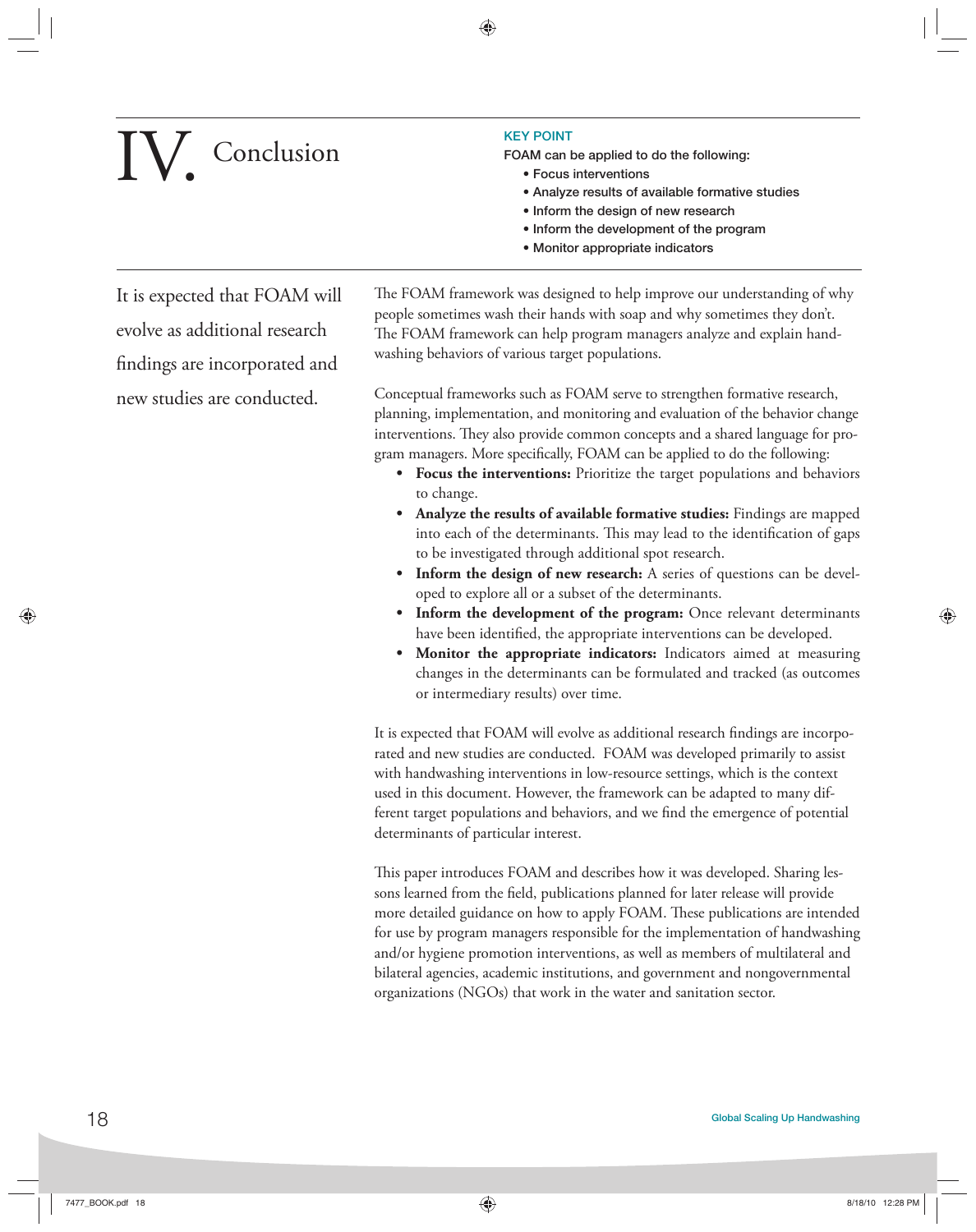## Appendix A: FOAM Glossary

**A Behavior Change Framework:** a diagram that represents all the various determinants (factors) of a behavior that is desirable in order for a public health outcome to occur.

Access/Availability<sup>34</sup>: Ease of obtaining water and soap needed for the behavior. Main dimensions are as follows:

- Availability of soap at a convenient point-of-sale
- Access to water
- Access to resources/gender equity
- Convenient access to HW station at juncture promoted (e.g., near latrine or kitchen)
- Cost of access (economic, time)

**Attitudes and Beliefs:** Beliefs are perceptions about an object, behavior or person which may or not be true. Attitudes are an evaluation or assessment of an object (Eagly and Chaiken 1993). Research has shown that health beliefs are not the most important ones. Main dimensions which may influence HW are as follows:

- Perceived benefits of using/adding soap when HW
- Attitudes toward soap
- Perceived affordability (in both time and money for soap and water)
- Self-image
- Image of those who wash their hands (e.g., good mothers, responsible, etc.)
- Beliefs about diarrhea, acute respiratory illnesses, and other childhood illnesses
- Locus of control (internal vs external/fatalistic)**:** an individual's perceptions about the main causes of the events in his or her life (Rotter 1966)

Determinants: Internal or external factors that influence whether a person is likely to engage in a behavior.

**Expectations:** What an individual thinks will happen as a result of performing the behavior. Expectations include:

- Subjective Norms: The belief that people important to one feel the behavior should or should not be performed (Fishbein and Ajzen 1975)
- Outcome expectations (positive: comfort, protection, relief from disgust; negative: irritate skin—particularly in children, diminish immunity, etc.)

**FOAM:** A conceptual framework of handwashing behavior that can be used to guide or inform design, implementation, monitoring, and evaluation of handwashing promotion programs.<sup>35</sup>

> **Focus:** Reminds the program managers to define the target audience and desired behavior.

> **Opportunity:** Institutional or structural factors that influence an individual's chance to perform a behavior. Determinants within Opportunity include: access/ availability, product attributes, and social norms.

> Ability: An individual's skills and proficiency to perform a behavior. Determinants within Ability include: knowledge and social support.

> Motivation: The drives, wishes, urges, or desires that influence an individual to perform a behavior. Determinants within Motivation include: attitudes and beliefs, expectations, threat, and intention.

**Intention:** An individual's plan to perform or facilitate the behavior (Fishbein and Ajzen 1975). Dimensions that would influence behavior include:

- Habit (role of visual cues or sensory cues)
- Willingness to pay for soap and fetch/pay for water for HW
- Willingness to install HW station (e.g., net for soap for children's use)

<sup>34</sup> See for example, Conteh and Hanson 2003; Duncan, Jones and Moon l996; Kearns and Moon 2002; Weir, Pailman, Mahlalela, Coetzee, Meidany and Boerma 2003.

<sup>&</sup>lt;sup>35</sup> Opportunity, ability, and motivation are concepts derived from marketing and advertising, public health, social psychology, economics, consumer behavior (see, for example, MacInnis, Moorman, and Jaworski 1991; Andreasen 1995).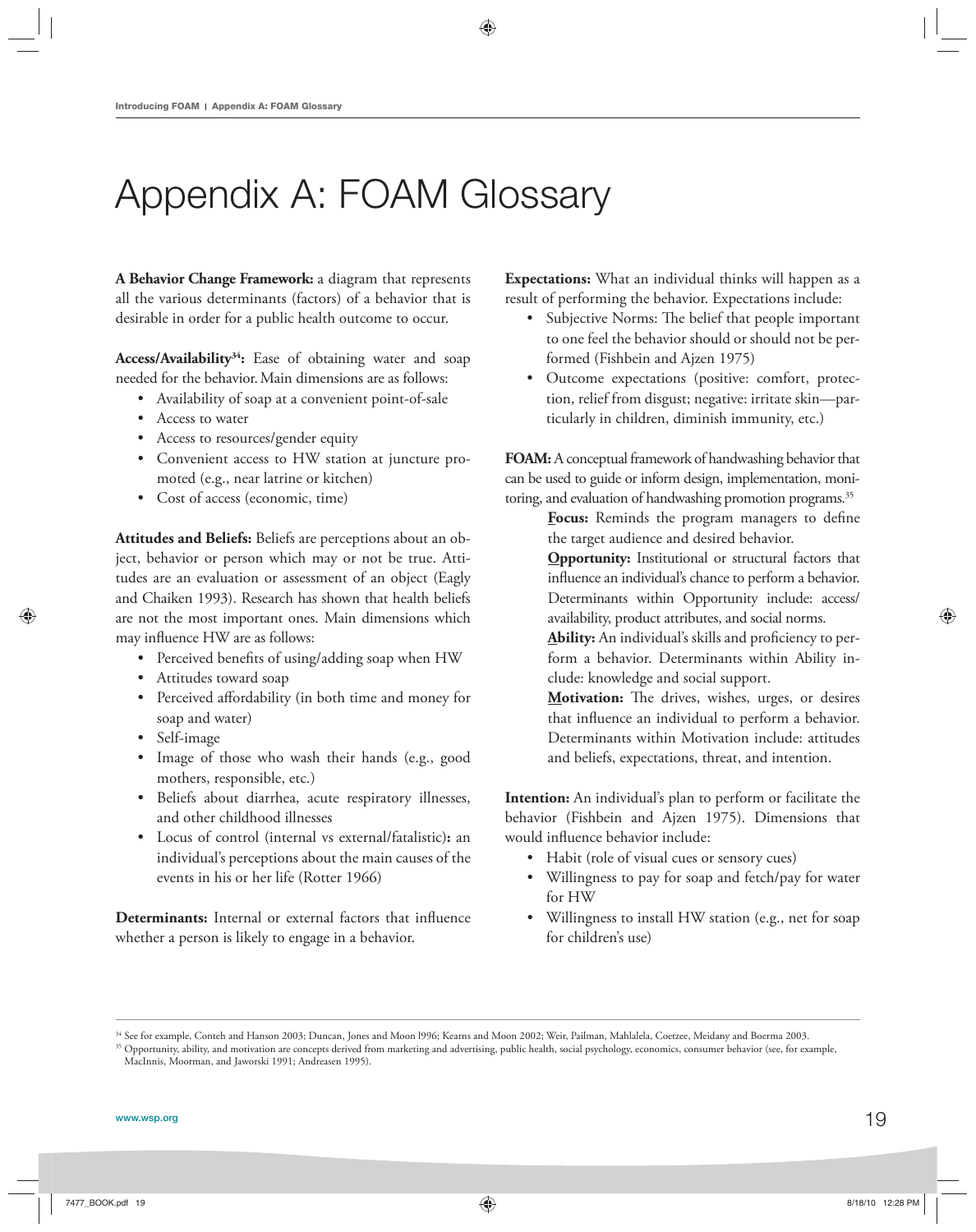**Knowledge:** Facts accumulated through learning about objects, actions, and events (Clarke 1992). It should be noted that this determinant may be necessary, but it is not sufficient for behavior change to occur. In the case of HW, knowing why HW is important including notions of germ theory would form part of this determinant.

**Product Attributes:** Perceived or actual characteristics of water and soap. Main dimensions that can influence behavior are as follows:

- Type of soap agent or purpose (laundry, beauty, dishwashing)
- Type of soap format (powder, liquid, bar)
- Soap characteristics (e.g., scent, color, brand, etc.)
- Water characteristics (e.g., clarity, smell, etc.)

**Social Norms:** Standards that exist in the community or within the family for an individual to follow (Andreasen 1995). Main dimensions are as follows:

• Objective (observable) norms (e.g., presence of HW stations in public toilet facilities or schools)

- Household norms/behavioral modeling from other family members
- Social influence: within community (neighbors, opinion leaders, etc) and within household (e.g., inlaws, grandmother)

**Social Support:** The physical, emotional, or informational assistance an individual gives or receives for a behavior within the community (Seeman and Berkman 1988) or household. Main dimensions are as follows:

- Advice from health or community worker, relatives, friends, opinion leaders, neighbor, media
- Assistance in getting water or buying soap (e.g., male head of household)
- Physical assistance for children or elderly

**Threat:** The perceived danger or harm associated with performing or not performing the behavior (Witte 1992). It can be health and non-health related (e.g., social shunning). Threat includes two dimensions: susceptibility (how likely is the threat) and severity (how serious are the consequences).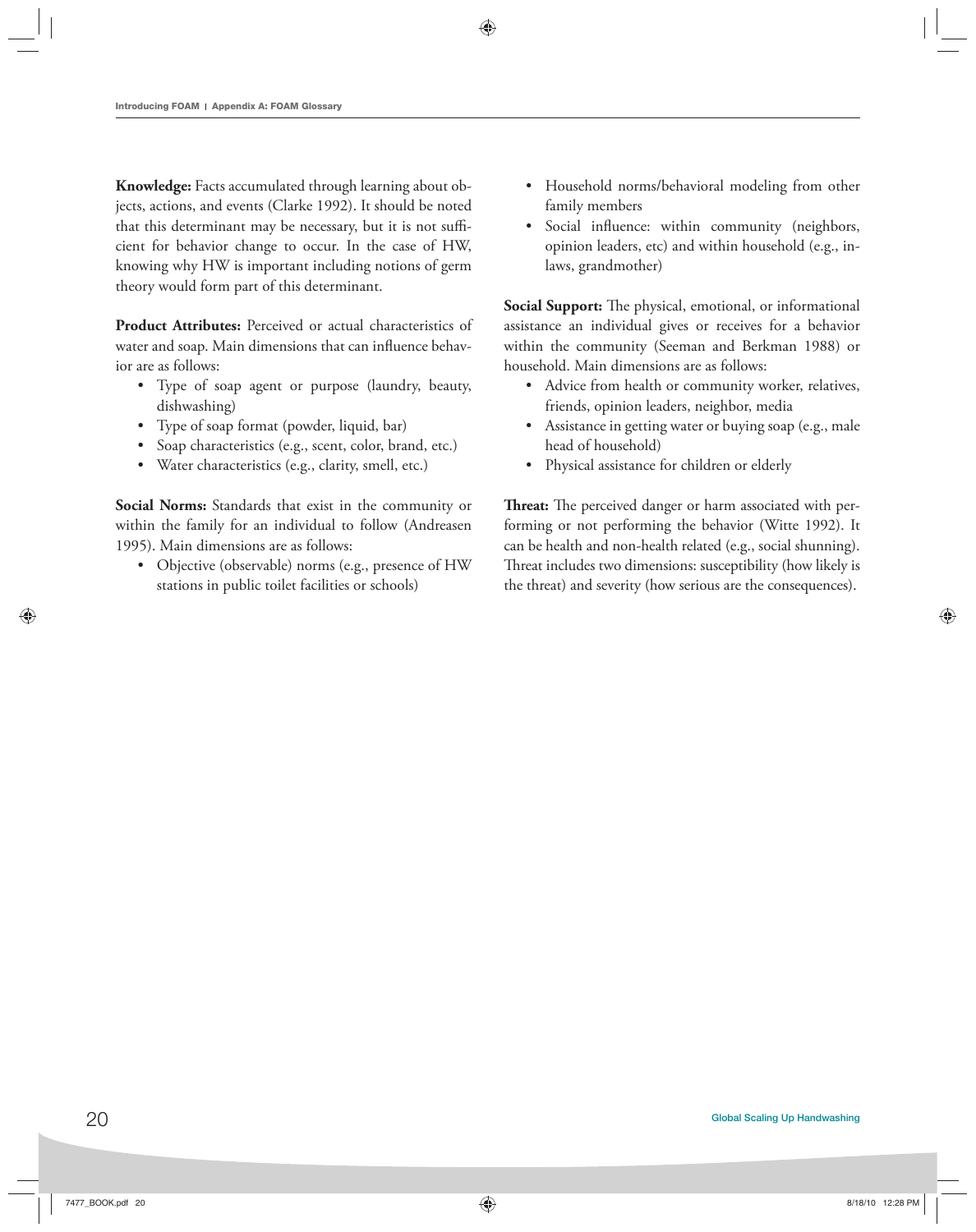## **References**

- Ajzen, I. and M. Fishbein. 1980. *Understanding attitudes and predicting social behavior*. Englewood Cliffs, NJ: Prentice-Hall.
- Andreasen, A. R. 1995. *Marketing social change: Changing behavior to promote health, social development, and the environment*. San Francisco: Jossey-Bass.
- Bandura, A. 1986. *Social foundations of thought and action: a social cognitive theory*. Englewood Cliffs, NJ: Prentice Hall.
- Chapman, S. 2010. "Evaluating social marketing interventions," in *Evaluating health promotion: Practice and methods*, 3rd ed. Eds. Margaret Thorogood and Yolande Coombes, 105–120. Oxford: Oxford University Press.
- Chapman, S. and H. Astatke. 2003. The social marketing evidence base. Social marketing research series. Washington, D.C.: Population Services International.
- Clarke, R. 1992. Knowledge. Australian National University. http://www.rogerclarke.com/SOS/Know.html (accessed April 20, 2010).
- Conteh, L. and K. Hanson. 2003. "Methods for studying private sector supply of public health products in developing countries: A conceptual framework and review." *Social Science & Medicine* 57 (7): 1147–1161.
- Conner, M. and P. Norman, eds. 1996. *Predicting health behaviour. Research and practice with social cognition models*. Buckingham, UK: Open University Press.
- Curtis, V., L. Danquah, and R. Aunger. 2007. What do we know about hand washing practices? A review of the results of the formative research studies from the Global Public-Private Partnership for Handwashing with Soap and other sources. London: LSHTM/Hygiene Centre (for Unilever).
- Curtis, V., L. Danquah, and R. Aunger. 2009. "Planned, motivated and habitual hygiene behavior: An eleven country review." *Health Education Research* 24 (4): 655–673.
- Duncan, C., K. Jones, and G. Moon. 1996. "Healthrelated behaviour in context: A multilevel modelling approach." *Social Science & Medicine* 42 (6): 817–30.
- Eagly, A. and S. Chaiken. 1993. *The psychology of attitudes*. Fort Worth, TX: Harcourt Brace Jovanovich.
- Fishbein, M., and I. Ajzen. 1975. *Belief, attitude, intention and behaviour: An introduction to theory and research*. Reading, MA: Addison-Wesley.
- Gershaw, D. A. 1989. "Locus of control, line on life." *Simons, Irwin and Drinnin's psychology: The search for understanding*, 493–95. Eagan, MN: West.
- Indochina Research Ltd. 2007. Vietnam national handwashing initiative consumer research. Baseline survey final report. Vietnam: Indochina Research, Ltd.
- Kearn, R., and G. Moon. 2002. "From medical to health geography: novelty, place and theory after a decade of change." *Progress in Human Geography* 26 (5): 605–625.
- Luby, et al. 2009. "Household characteristics associated with handwashing with soap in rural Bangladesh." *Am J Trop Med Hyg*, 81 (5): 882–887.
- LMS International/Steadman International. 2006. Understanding the Tanzania consumer in respect to handwashing with soap. Dar es Salaam: LMS/Steadman International.
- Kelly, G. A. 1955. *The psychology of personal constructs*. New York: Norton. Reprint, London: Routledge, 1991.
- MacInns, D. J., C. Moorman, and B. J. Jaworski. 1991. "Enhancing and measuring consumer's motivation, opportunity and ability to process brand information from advertisements." *Journal of Marketing* 55: 32–53.
- Prochaska, J. and C. DiClemente. 1984. *The transtheoretical approach: Crossing traditional boundaries of therapy.* Homewood, IL: Dow Jones-Irwin.
- Rosenstock, I. M. 1974. "Historical origins of the health belief model." *Health Education Monographs* 2: 1–8.
- Rotter, J. B. 1966. "Generalized expectancies for internal versus external control of reinforcement." *Psychological Monographs* 80 (1): 1–28.
- Seeman, T. E., and L. F. Berkman. 1988. "Structural characteristics of social networks and their relationship with social support in the elderly: Who provides support." *Social Science & Medicine* 26 (7): 737–749.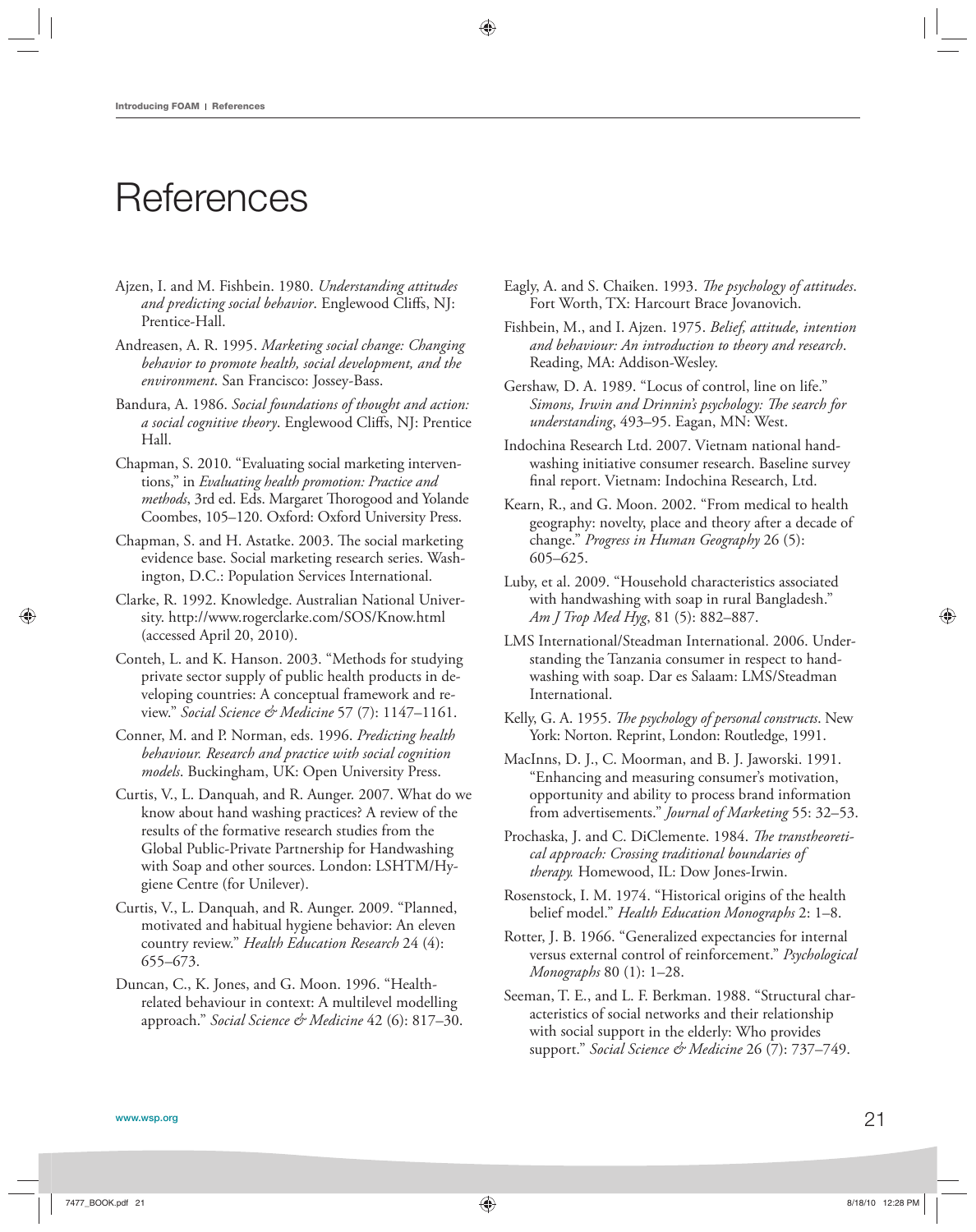- Shacinda, S. "Kaunda takes HIV test, urges Zambians to do same." Lusaka: Reuters NewsMedia. 26 March 2002. http://www.aegis.com/news/re/2002/ [RE020335.html \(accessed April 20, 2010\).](http://www.aegis.com/news/re/2002/RE020335.html)
- Steadman Group (Uganda). 2007. Formative research and baseline study on handwashing with soap. Final report prepared for WSP/World Bank. Kampala: Steadman International.
- Steadman Group (Kenya). 2007. Formative and baseline study on handwashing with soap. Nairobi: Steadman International.
- Stokols, D. 1996. "Translating social ecological theory into guidelines for community health promotion." *American Journal of Health Promotion* 5 (10): 282-298.
- Stokols, D., J. Allen, and R. L. Bellingham. 1996. "The social ecology of health promotion: Implications for research and practice." *American Journal of Health Promotion* 5 (10): 247-251.
- [UNICEF. 2009. Child information statistics. http://www.](http://www.childinfo.org/survival_health.html) childinfo.org/survival\_health.html (accessed September 30, 2009).
- UNICEF. 2010. Child survival fact sheet: Water and sanitation. http://www.unicef.org/media/media\_21423.html (accessed August 4, 2010).
- Water and Sanitation Program. 2007. The handbook: A guide for developing a hygiene promotion program to increase handwashing with soap. Washington, DC: WSP
- Weir, S., C. Pailman, X. Mahlalela, N. Coetzee, F. Meidany, and J.T. Boerma. 2003. "From people to places: focusing AIDS prevention efforts where it matters most." *AIDS* 17 (6): 895–903.
- Witte, K. 1992. "Putting the fear back into fear appeals: The extended parallel process model." *Communication Monographs* 59 (4): 329–349.